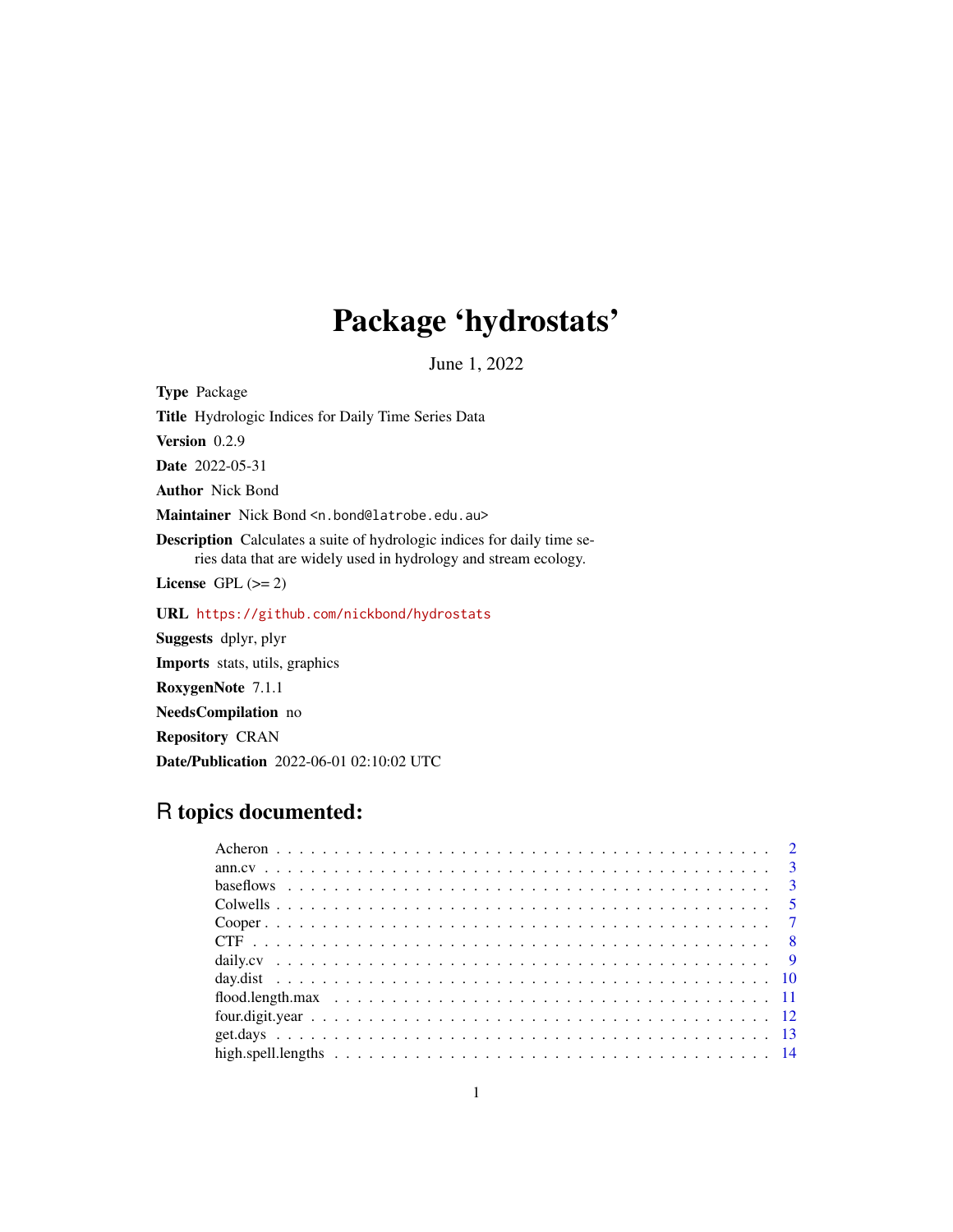#### <span id="page-1-0"></span>2 Acheron and the contract of the contract of the contract of the contract of the contract of the contract of the contract of the contract of the contract of the contract of the contract of the contract of the contract of

| Index |  |
|-------|--|
|       |  |
|       |  |
|       |  |
|       |  |
|       |  |
|       |  |
|       |  |
|       |  |
|       |  |
|       |  |

Acheron *Acheron River flow data*

## Description

Daily discharge time series in megalitres per day (ML/day) for the Acheron River @ Taggerty (Gauge No. 405209), Victoria, Australia, from 1971-2000.

#### Usage

data(Acheron)

## Format

A data frame with 10944 observations (from 1971-2000) on 2 variables.

[,'Date'] date (format dd/mm/yy) [,'Q'] discharge (ML/day)

#### Source

Data provided by the State of Victoria, Department of Environment and Primary Industries, under Creative Commons Licence 3.0.

## Examples

```
data(Acheron)
Acheron<-ts.format(Acheron)
plot(Acheron[,"Date"],Acheron[,"Q"],type="l", xlab="Date",ylab="Discharge (ML/day)")
```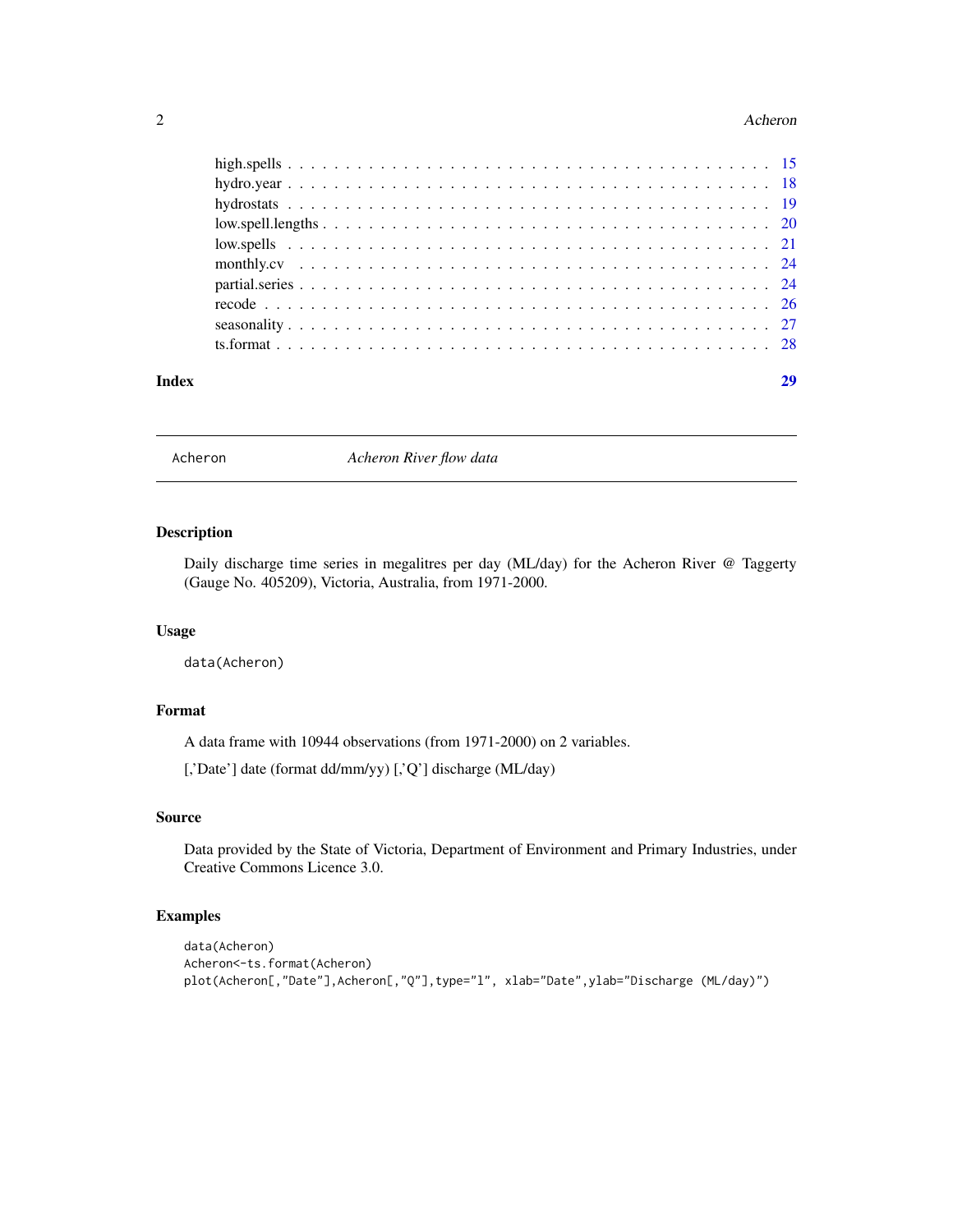<span id="page-2-0"></span>

### Description

This function takes a daily time series and returns the coefficient of variation of mean annual flow expressed as a percentage.

i.e. (sd/mean)\*100

Missing values are ignored.

#### Usage

ann.cv(flow.ts)

## Arguments

flow.ts Dataframe with date and discharge data in columns named "Date" and "Q" respectively. Date must be in POSIX format (see ts.format). Missing values are ignored.

## Value

A dataframe with one column (ann.cv).

## Author(s)

Nick Bond <n.bond@latrobe.edu.au>

#### Examples

```
data(Cooper)
cooper<-ts.format(Cooper)
ann.cv(Cooper)
```

| baseflows | Measures of central tendency and baseflow via the Lynne-Hollick (LH) |
|-----------|----------------------------------------------------------------------|
|           | baseflow filter                                                      |

## Description

Calculate measure of central tendency and baseflow indices using the Lynne-Hollick filter

#### Usage

```
baseflows(flow.ts, a, n.reflected = 30, ts = "mean")
```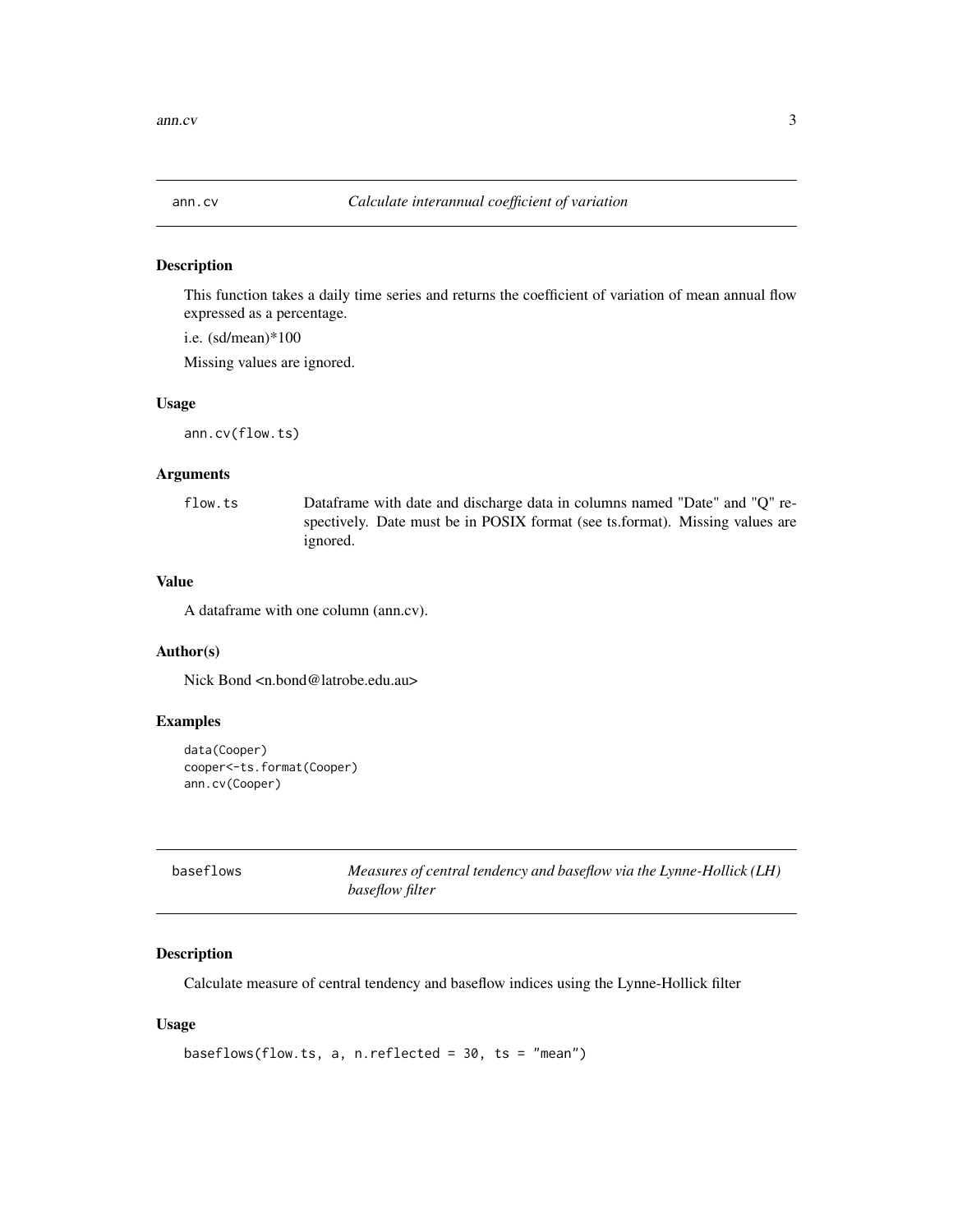## Arguments

| flow.ts     | Dataframe with date and discharge data in columns named "Date" and "Q" re-<br>spectively. Date must be in POSIX format (see ts. format). Missing values are<br>ignored.                                          |
|-------------|------------------------------------------------------------------------------------------------------------------------------------------------------------------------------------------------------------------|
| a           | The alpha value used in the Lynne-Hollick filter for digital baseflow separation.<br>Default value is 0.975                                                                                                      |
| n.reflected | The number of days that are reflected at the start and end of the series to provide<br>a burn in for the digital filter. Default value is 30. (See Ladson et al. 2013).                                          |
| ts          | ts="mean" returns means for the entire time series<br>ts="annual" returns annual averages. Note this function does not currently use<br>hydrologic years even when defined<br>ts="daily" returns complete series |

## Details

Technically the LH filter cannot be calculated where there are missing data. Here the function removes missing values and is applied to a concatenated version of the time series. Missing dates are reinserted after the filter has been applied for the purpose of returning annual or daily series. The function further reports the number of missing values leaving the user to decide on the reliability of the baseflow estimates.

## Value

A dataframe. See below for details. The original dataframe with appended columns "bf" and "bfi". See ts="annual" for details.

ts="mean"

| The number of years of record in the series     |
|-------------------------------------------------|
| proportion of non-missing observations          |
| mean daily flow                                 |
| median daily flow                               |
| mean baseflow volume                            |
| mean baseflow index                             |
|                                                 |
| the record year                                 |
| no of observations in each year                 |
| mean daily flow in each year                    |
| mean baseflow volume in each year               |
| baseflow index for each year                    |
|                                                 |
| baseflow index for each observation             |
| baseflow index associated with each observation |
|                                                 |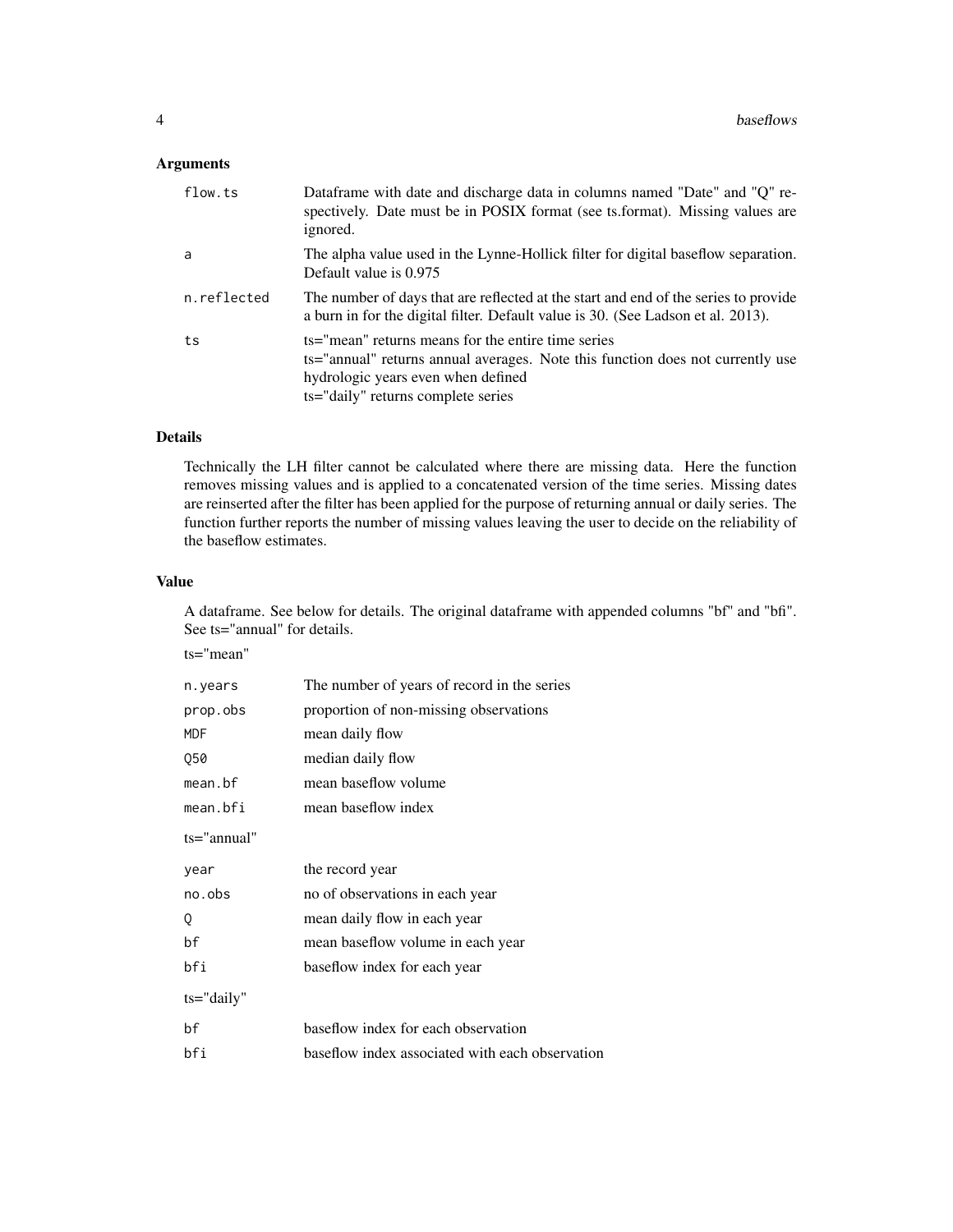#### <span id="page-4-0"></span>Colwells 5

## Author(s)

Nick Bond <n.bond@latrobe.edu.au>

## References

Ladson, A. R., R. Brown, B. Neal and R. Nathan (2013) A standard approach to baseflow separation using the Lyne and Hollick filter. Australian Journal of Water Resources 17(1): 173-18

Lynne, V., Hollick, M. (1979) Stochastic time-variable rainfall-runoff modelling. In: pp. 89-93 Institute of Engineers Australia National Conference. Perth.

## Examples

```
data(Acheron)
Acheron<-ts.format(Acheron)
baseflows(Acheron,a=0.975, ts="mean")
```
baseflows(Acheron,a=0.975, ts="annual") head(baseflows(Acheron,a=0.975, ts="daily"))

Colwells *Colwells indices*

## Description

Calculates Colwell's (1974), which provide a measure of the seasonal predictability of environmental phenomena. Defined in terms of Predictability (P), Constancy (C) and Contingency (M). For detailed information on the calculation and description of Colwell's indices refer to (Colwell, 1974).

#### Usage

```
Colwells(flow.ts, fn = "mean",
boundaries = "transform", s = 11,
base.binning = 2, from = 0.5, by = 0.25, base.entropy=2, indices.only=FALSE)
```
#### Arguments

| flow.ts | Dataframe with date and discharge data in columns named "Date" and "O" re-<br>spectively. Date must be in POSIX format (see ts.format). Missing values are<br>ignored. |
|---------|------------------------------------------------------------------------------------------------------------------------------------------------------------------------|
| fn      | The function used to summarise daily data (default mean) and for scaling break<br>points when binning data. Can also use median, min, max.                             |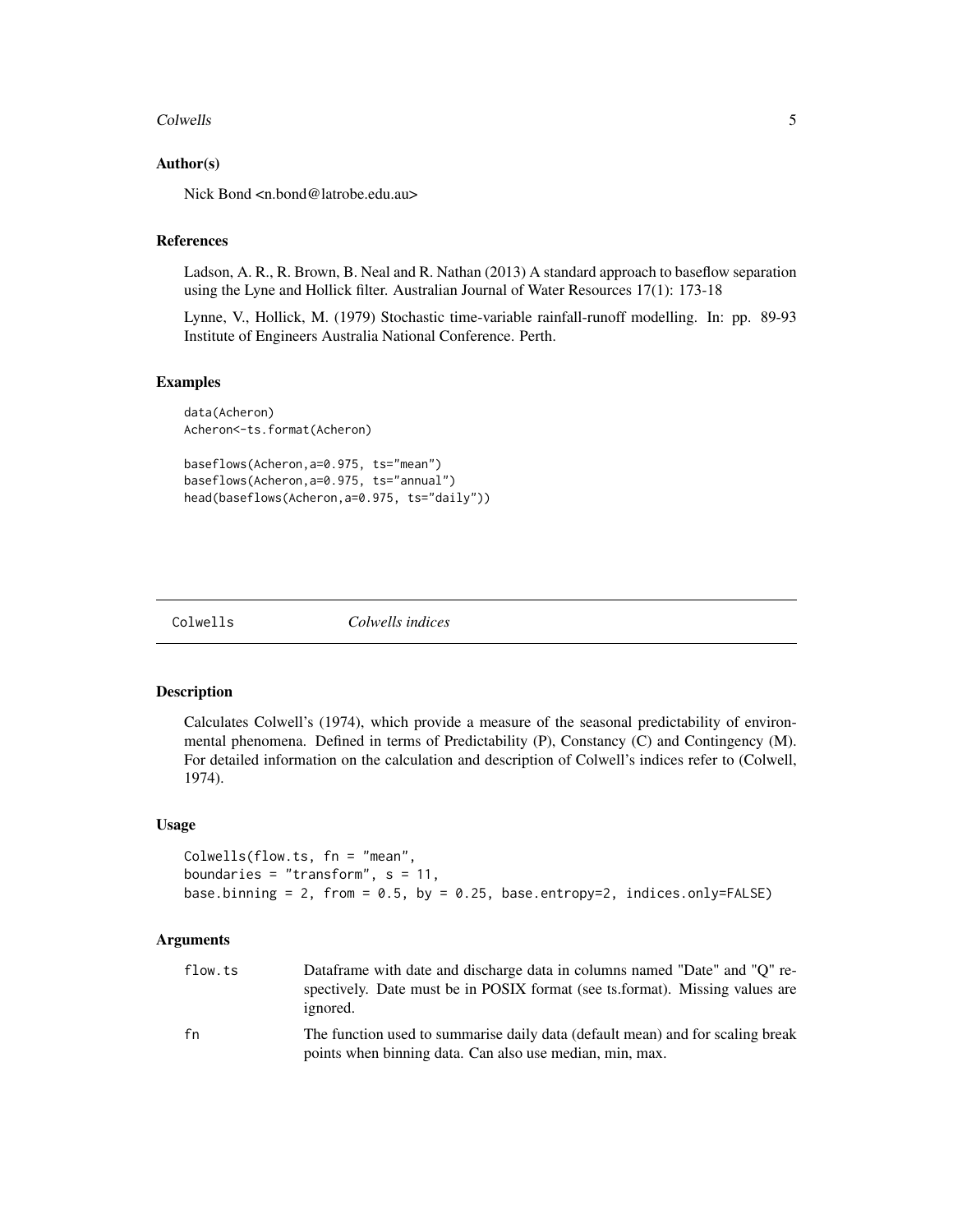| boundaries   | The method used to define break points when binning data.                                                                                                                                                                                                                  |
|--------------|----------------------------------------------------------------------------------------------------------------------------------------------------------------------------------------------------------------------------------------------------------------------------|
|              | boundaries="equal" splits the data into s equal sized bins                                                                                                                                                                                                                 |
|              | boundaries="transform" (default) first applies a $log10(x+1)$ transformation and                                                                                                                                                                                           |
|              | then splits the data into s equal size bins                                                                                                                                                                                                                                |
|              | boundaries="log_class_size" generates breaks based on logarithmic scale (de-<br>fault base 2) with a roughly equal number of bins above and below 1                                                                                                                        |
|              | boundaries="weighted_log_class_size" generates breaks based on logarithmic                                                                                                                                                                                                 |
|              | scale (default base $2$ ) * mean (or other summary statistic) of the variable. A                                                                                                                                                                                           |
|              | roughly equal number of bins occur above and below the mean (or other sum-<br>mary statistic)                                                                                                                                                                              |
|              | boundaries="Gan" creates bins that match those of Gan et al. (1991). Requires:                                                                                                                                                                                             |
|              | from (default $0.25$ ), by (default $0.25$ ) and s (number of bins)                                                                                                                                                                                                        |
| S            | The number of classes the flow data is broken into (default 11)                                                                                                                                                                                                            |
| base.binning | The base integer for defining classes when using the "log_class_size" or "weighted_log_class_size"<br>boundaries                                                                                                                                                           |
| from         | The lowest break point for defining classes when using the "Gan" boundaries<br>(default 0.25)                                                                                                                                                                              |
| by           | The bin width when using the "Gan" boundaries (default 0.25)                                                                                                                                                                                                               |
| base.entropy | The base integer used for the entropy calculations (default=2)                                                                                                                                                                                                             |
| indices.only | Logical. If FALSE (default), the function returns a list of length 3, including<br>the breaks, a table of frequencies, and Colwell's indices. If TRUE, the function<br>returns just a dataframe of indices, useful for combining output with that from<br>other functions. |
|              |                                                                                                                                                                                                                                                                            |

## Details

Predictability measures how tightly an event is linked to a season; Constancy measures how uniformly the event occurs through all seasons, and Contingency measures the repeatability of season patterns. Predictability is the sum of Constancy and Contingency, and reflects the likelihood of being able to predict a flow occurrence. It is maximized when the flow is constant throughout the year (Constancy Maximised), or if the pattern of high or low flow occurrence is repeated across all years (Contingency maximized).

## Value

A list or dataframe (see above).

| breaks     | shows the break points used between classes. Not returned for all boundary<br>options. The upper and lower classes are always open even if -Inf/Inf are not<br>shown. |
|------------|-----------------------------------------------------------------------------------------------------------------------------------------------------------------------|
| flow.table | Table showing the number of times the monthly flows fall into each flow class<br>in each month. Useful for examining the results of different binning techniques.     |
| P          | Predictability                                                                                                                                                        |
| C          | Constancy                                                                                                                                                             |
| M          | Contingency                                                                                                                                                           |
| <b>CP</b>  | C/P                                                                                                                                                                   |
| MP         | M/P                                                                                                                                                                   |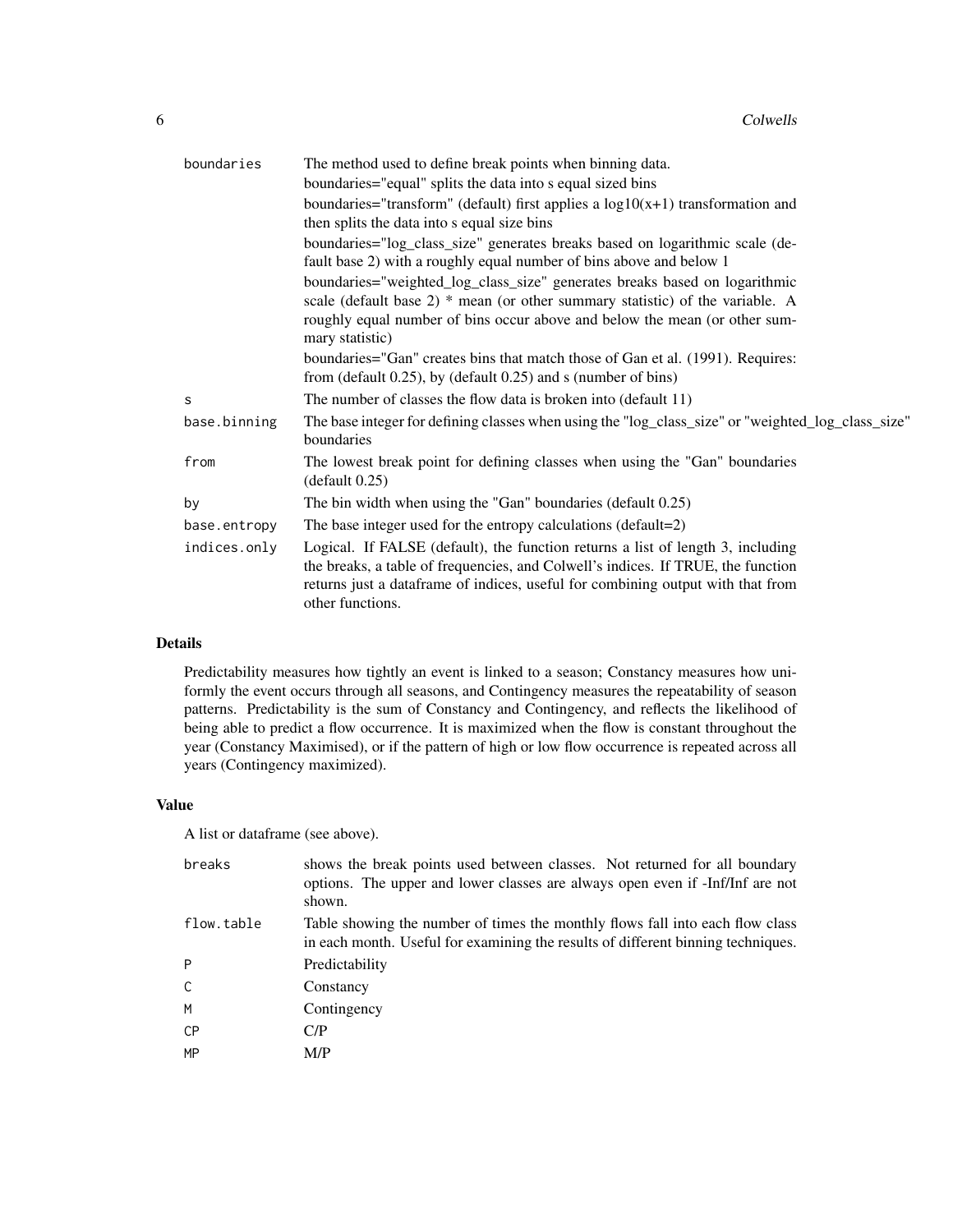#### <span id="page-6-0"></span>Cooper 7

## Author(s)

Nick Bond <n.bond@latrobe.edu.au>

## References

Colwell, R.K. 1974. Predictability, constancy, and contingency of periodic phenomena. Ecology 55(5): 1148-53.

Gan, K.C., McMahon, T.A., and Finlayson, B.L. 1991. Analysis of periodicity in streamflow and rainfall data by Colwell's indices. Journal of Hydrology 123(1-2): 105-18.

#### Examples

```
data(Cooper)
Cooper<-ts.format(Cooper)
Colwells(Cooper, s=5)
Colwells(Cooper, boundaries="equal", s=11)
Colwells(Cooper, boundaries="log_class_size", s=11)
Colwells(Cooper, boundaries="weighted_log_class_size", s=11)
Colwells(Cooper, boundaries="Gan", from=1,by=1, s=4)
Colwells(Cooper, boundaries="Gan", from=0.25,by=0.25, s=9)
Colwells(Cooper, boundaries="Gan", from=0.25,by=0.25, s=9, indices.only=TRUE)
require(plyr)
data(Acheron)
Acheron<-ts.format(Acheron)
```

```
flow.ts<-rbind(data.frame(River="Acheron", Acheron), data.frame(River="Cooper", Cooper))
```

```
ddply(flow.ts, .(River), function(x)
Colwells(x, boundaries="weighted_log_class_size", s=11, indices.only=TRUE))
```
Cooper *Cooper Creek flow data*

#### Description

Daily discharge time series in megalitres per day (ML/day) for Coopers Creek @ Currareva (Gauge No. 003101), Qld, Australia, from 1967-1987.

#### Usage

data(Cooper)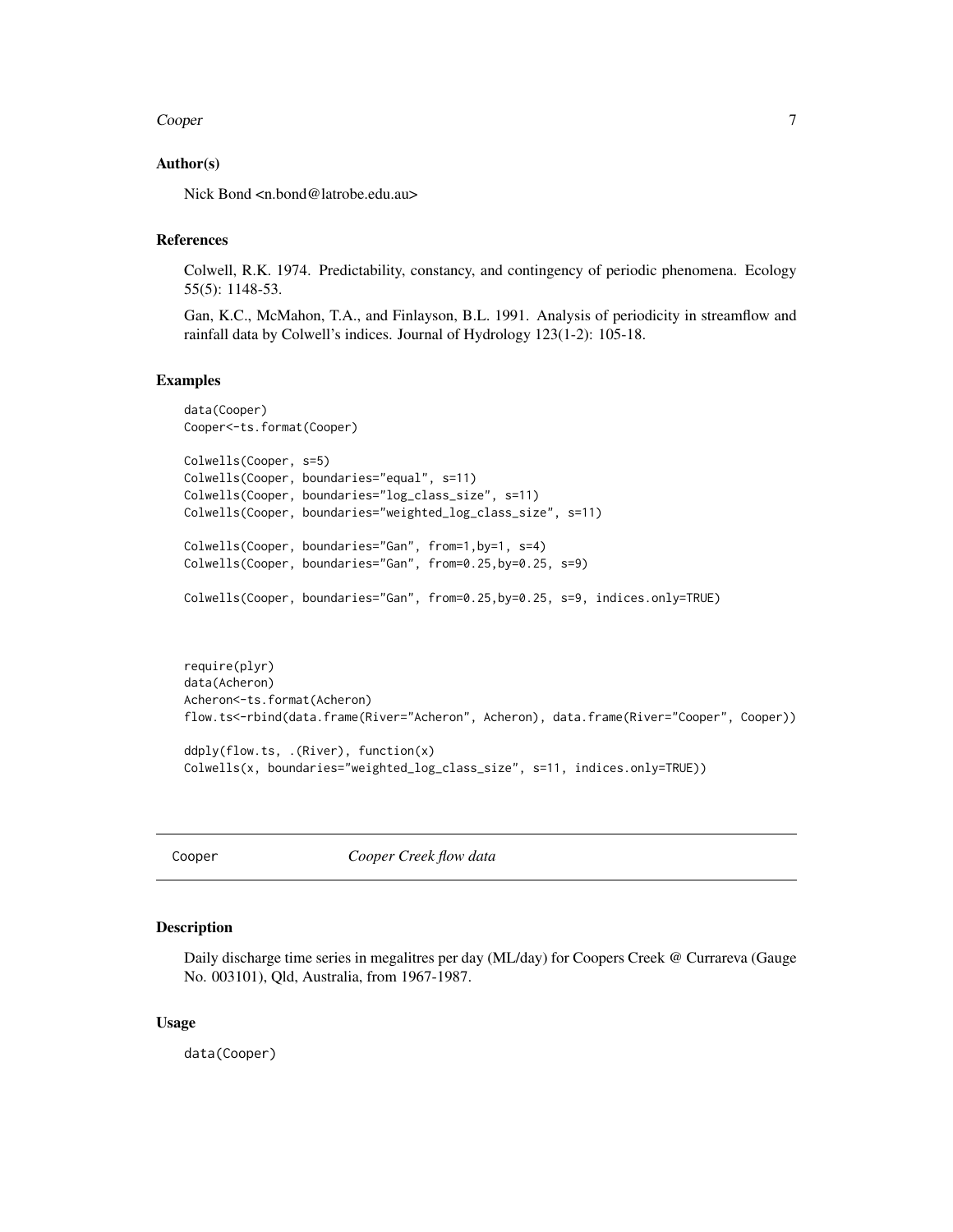## <span id="page-7-0"></span>Format

A data frame with 7670 observations (from 1967-1987) on 2 variables.

[,'Date'] date (format dd/mm/yy) [,'Q'] discharge (ML/day)

## Source

Data provided by the State of Queensland, Department of Natural Resources and Mines, under creative commons licence agreement. Details available at http://watermonitoring.dnrm.qld.gov.au/wini/copyright.htm

## Examples

```
data(Cooper)
Cooper<-ts.format(Cooper)
plot(Cooper[, "Date"],Cooper[, "Q"],type="l", xlab="Date",ylab="Discharge (ML/day)")
```
## CTF *Cease-to-flow (CTF) spell statistics*

## Description

Calculates summary statistics describing cease-to-flow spell characteristics.

## Usage

 $CTF(flow.ts, threshold = 0.1)$ 

## Arguments

| flow.ts   | Dataframe with date and discharge data in columns named "Date" and "O" re-                                                                                              |
|-----------|-------------------------------------------------------------------------------------------------------------------------------------------------------------------------|
|           | spectively. Date must be in POSIX format (see ts. format).                                                                                                              |
| threshold | values below this threshold (default 0.1) are treated as zero for the purpose of<br>defining cease to flow spells to account for the fact that cease to flow levels are |
|           | poorly defined for many gauging sites.                                                                                                                                  |

#### Value

A dataframe with 5 columns (see below).

| p.CTF   | Proportion time cease to flows occur |
|---------|--------------------------------------|
| avg.CTF | Average cease-to-flow spell duration |
| med.CTF | Median cease-to-flow spell duration  |
| min.CTF | Minimum cease-to-flow spell duration |
| max.CTF | Maximum cease-to-flow spell duration |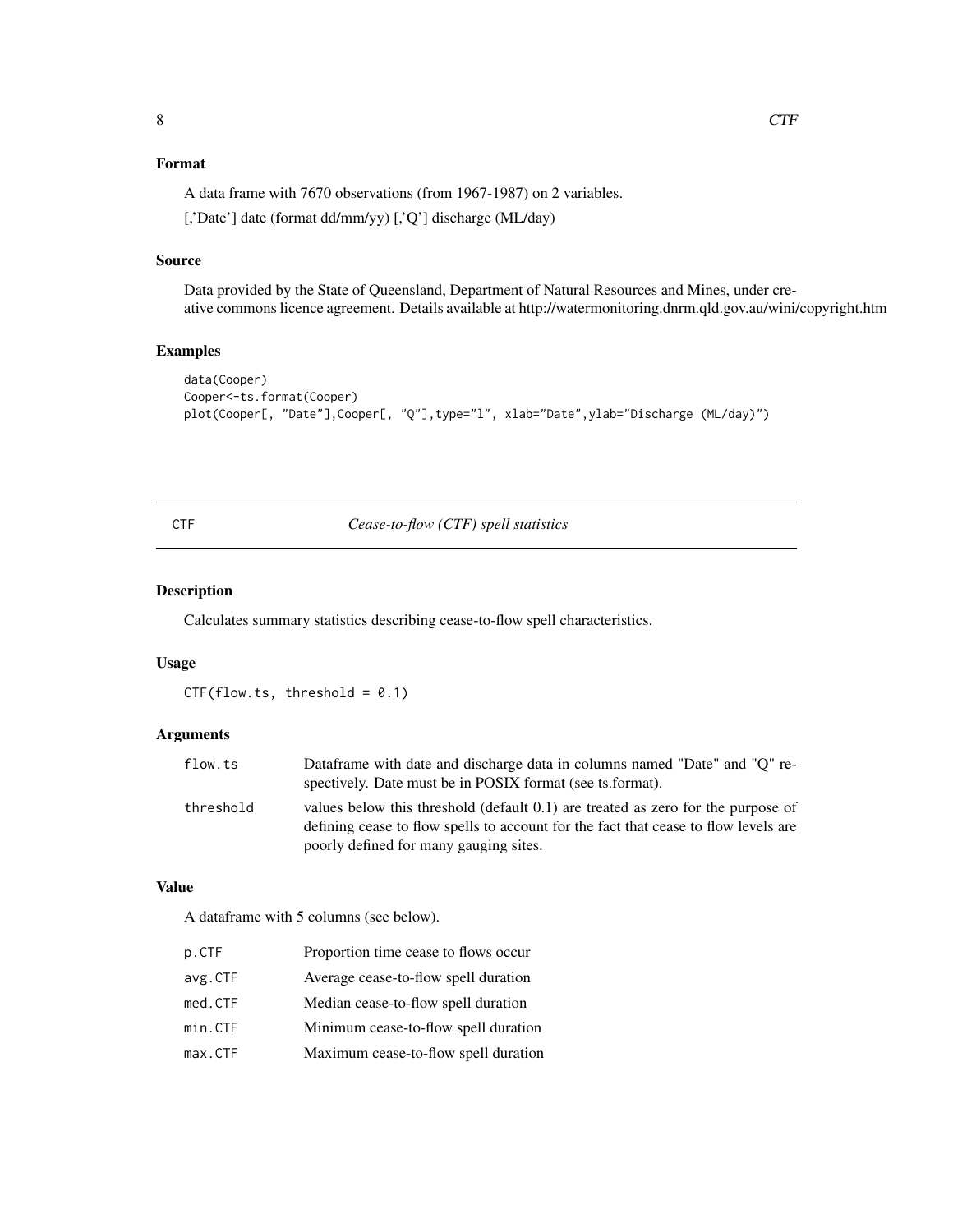#### <span id="page-8-0"></span>daily.cv **9**

## Author(s)

Nick Bond <n.bond@latrobe.edu.au>

## Examples

```
data(Cooper)
Cooper<-ts.format(Cooper)
```
CTF(Cooper) CTF(Cooper, threshold=0)

### daily.cv *Calculate daily cofficient of variation*

## Description

This function takes a daily time series and returns the coefficient of variation of daily flows expressed as a percentage.

i.e. (sd/mean)\*100

Missing values are ignored.

#### Usage

daily.cv(flow.ts)

## Arguments

flow.ts Dataframe with date and discharge data in columns named "Date" and "Q" respectively. Date must be in POSIX format (see ts.format)

## Value

A dataframe with one column (daily.cv).

## Author(s)

Nick Bond <n.bond@latrobe.edu.au>

## Examples

```
data(Cooper)
Cooper<-ts.format(Cooper)
```
daily.cv(Cooper)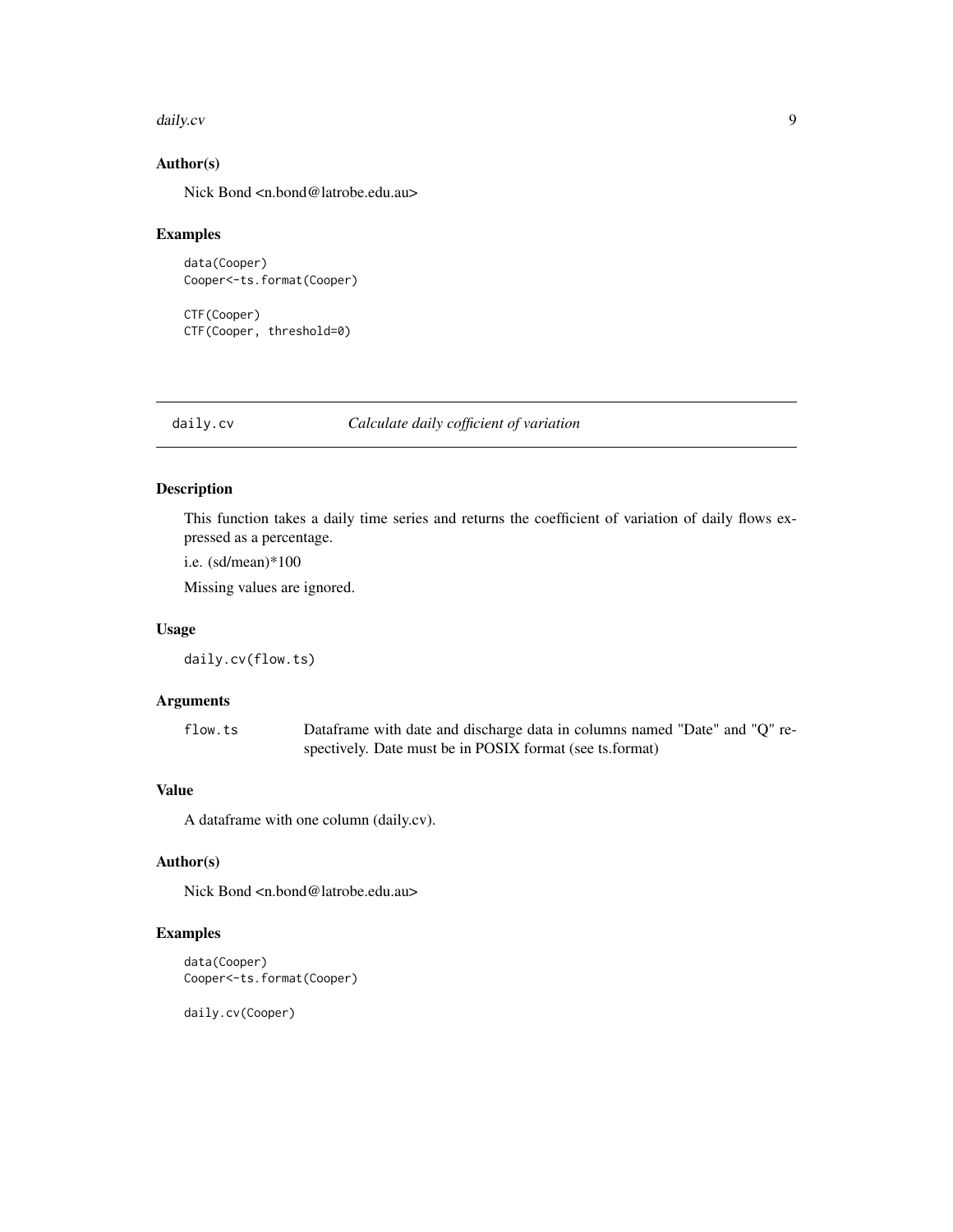<span id="page-9-0"></span>

## Description

Calculates the mean and standard deviation of the timing of annual events. Given a dataframe consisting of years in column one and a day of year (0-365 [366 for leap years]) in column two, day.dist returns the mean day of the year (doy) and standard deviation of days around the mean.

Circular statistics are used to account for the proximity of days close to the start and the end of the year (i.e. numbers close to 0 and 365), which would notionally have a mean of approximiately 182 (see Bayliss and Jones (1993)). The mean that is returned can be interpreted as a calendar day, and data that are strongly directional will have a standard deviation close to zero.

#### Usage

day.dist(Dates, days, years)

## Arguments

| Dates | A vector of POSIX dates from which days and years are extracted. If Dates are<br>not provided, days and years must be |
|-------|-----------------------------------------------------------------------------------------------------------------------|
| days  | A vector of days in numeric format. Not required if POSIX et dates are provided                                       |
| years | A vector of years in numeric format. Not required if POSIX ct dates are provided                                      |

## Value

A dataframe with two columns.

| mean.doy | mean day of year events occur on                         |
|----------|----------------------------------------------------------|
| sd.doy   | standard deviation indicating the spread of event timing |

#### Author(s)

Nick Bond <n.bond@latrobe.edu.au>

## References

Bayliss, A. C., Jones, R. C. (1993) Peaks-over-threshold flood database: Summary statistics and seasonality. Institute of Hydrology. Wallingford, UK.

## Examples

```
days<-c(366,1,365,1,366)
years<-c("1968","1975","1983","1990","2004")
day.dist(days=days, years=years)
```
days<-c(170,180,1,365,170)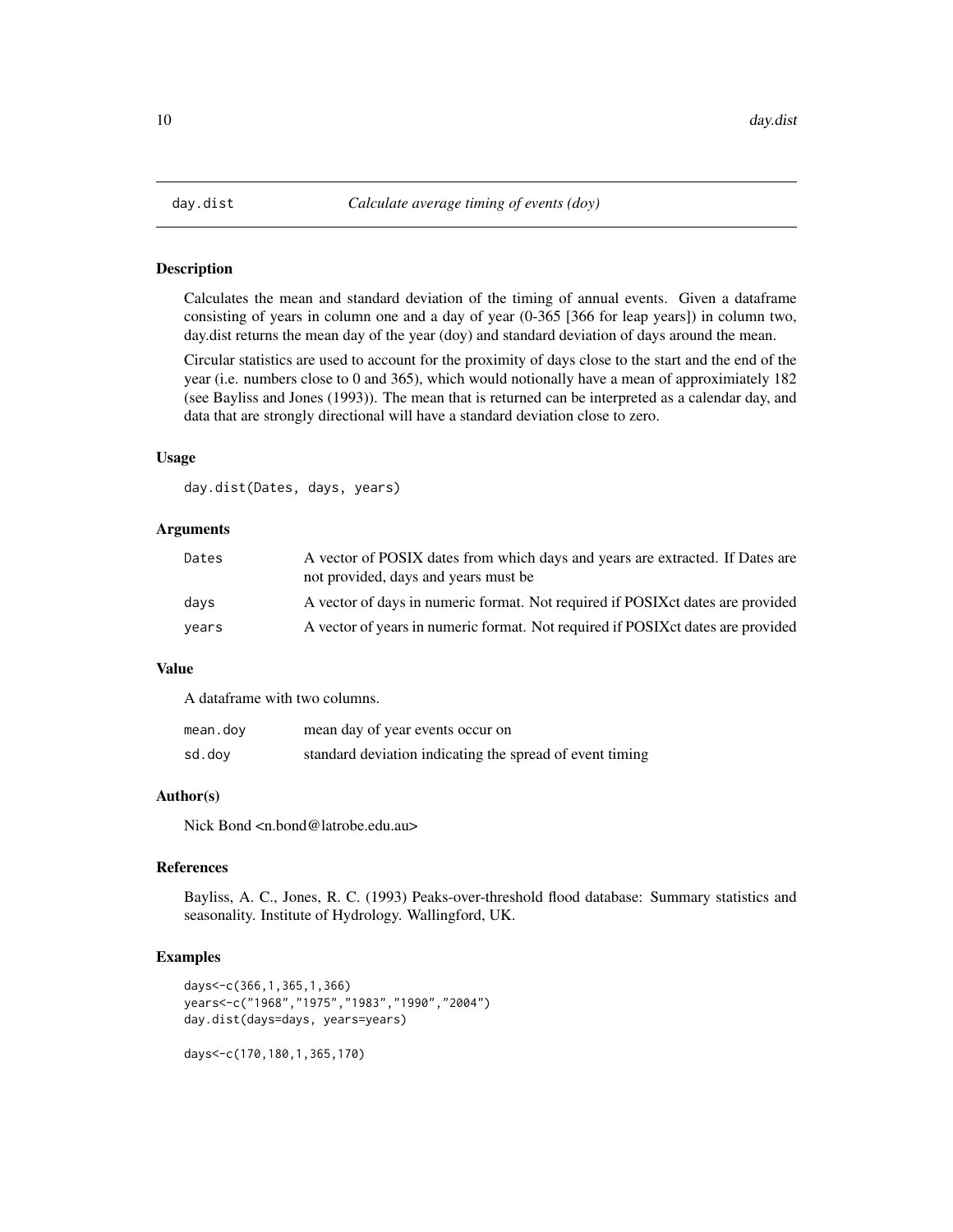## <span id="page-10-0"></span>flood.length.max 11

```
day.dist(days=days, years=years)
dates<-c("1968-06-18", "1975-06-29", "1983-01-01", "1990-12-31", "2004-06-18")
dates<-as.POSIXct(dates, format = "%Y-%m-%d", tz="")
day.dist(Dates=dates)
```
flood.length.max *Calculates the maximum flood length in a time series.*

#### Description

Calculates the maximum flood length above a user defined threshold in a time series. Used with ddply (from the plyr package) it can be used to return a vector of maximum flood lengths for multiple gauges or for multiple years (see examples). Alternatively, the function [high.spell.lengths](#page-13-1) can be used to return the length of all events above a threshold.

## Usage

```
flood.length.max(flow.ts, threshold, ind.days = 5)
```
#### Arguments

| flow.ts   | Dataframe with date and discharge data in columns named "Date" and "Q" re-<br>spectively. Date must be in POSIX format (see ts. format)                                                                   |
|-----------|-----------------------------------------------------------------------------------------------------------------------------------------------------------------------------------------------------------|
| threshold | A user supplied threshold for defining spells. This would typically be derived<br>from hydraulic models or similar knowledge pertaining to a gauge site                                                   |
| ind.days  | Periods between spells of less than ind.days (default 5) are considered to be 'in<br>spell' for the purpose of further calculations. A value of 0 means spells 1 day<br>apart are considered indpedendent |

## Value

A dataframe with one column (flood.length.max).

#### Author(s)

Nick Bond <n.bond@latrobe.edu.au>

## Examples

```
data(Cooper)
Cooper<-ts.format(Cooper)
flood.length.max(Cooper, threshold = 50000, ind.days = 5)
```
# Return annual maximum flood length based on calendar year using ddply (from plyr package)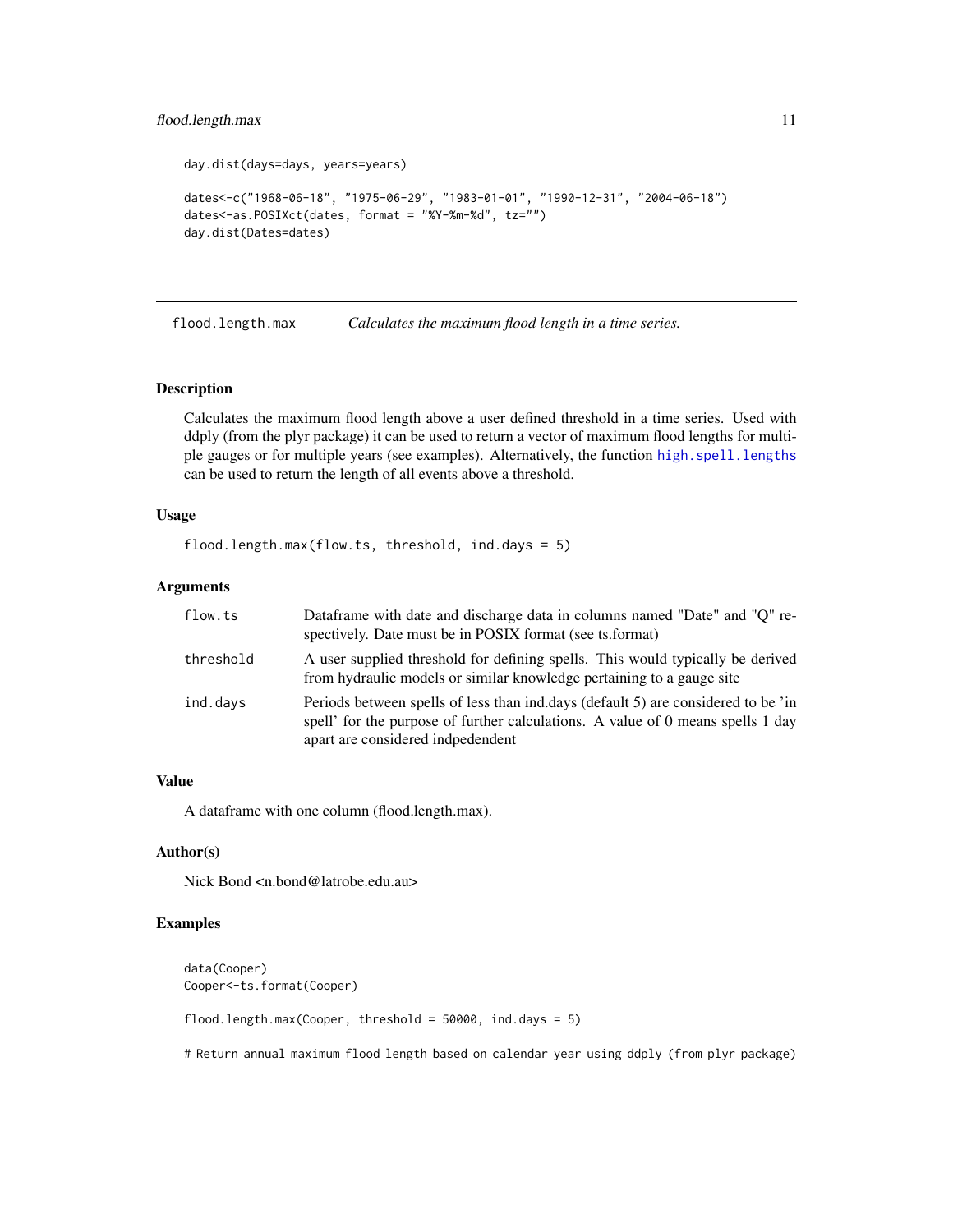```
require(plyr)
Cooper$Year=format(Cooper$Date, format="%Y")
ddply(Cooper, .(Year), flood.length.max, threshold = 50000)
require(dplyr)
Cooper %>%
dplyr::group_by(Year) %>%
dplyr::do(flood.length.max(., threshold = 50000))
# Based on hydrologic year.
Cooper<-hydro.year(Cooper)
```
plyr::ddply(Cooper, .(Year), flood.length.max, threshold = 50000)

four.digit.year *Correct conversion of years to four digit format*

## Description

Converts from two to four digit representation of years correcting the century for years earlier than that specified. Addresses the fact that under POSIX specifications, values 00 to 68 are prefixed by 20 and 69 to 99 by 19 when converting from two digit years, which can affectlonger time series and older data sets.

#### Usage

```
four.digit.year(x, year=1968)
```
#### Arguments

|      | A vector of POSIX et dates, presumably with some years (often those earlier<br>than 1969) assigned to the wrong century. |
|------|--------------------------------------------------------------------------------------------------------------------------|
| vear | The year (in four digit format) indicating the cutoff for setting the century to<br>1900's or $2000$ 's.                 |

#### Value

A vector of same length as input with years in four digit format.

## Author(s)

Nick Bond <n.bond@latrobe.edu.au>

#### See Also

[strptime](#page-0-0).

<span id="page-11-0"></span>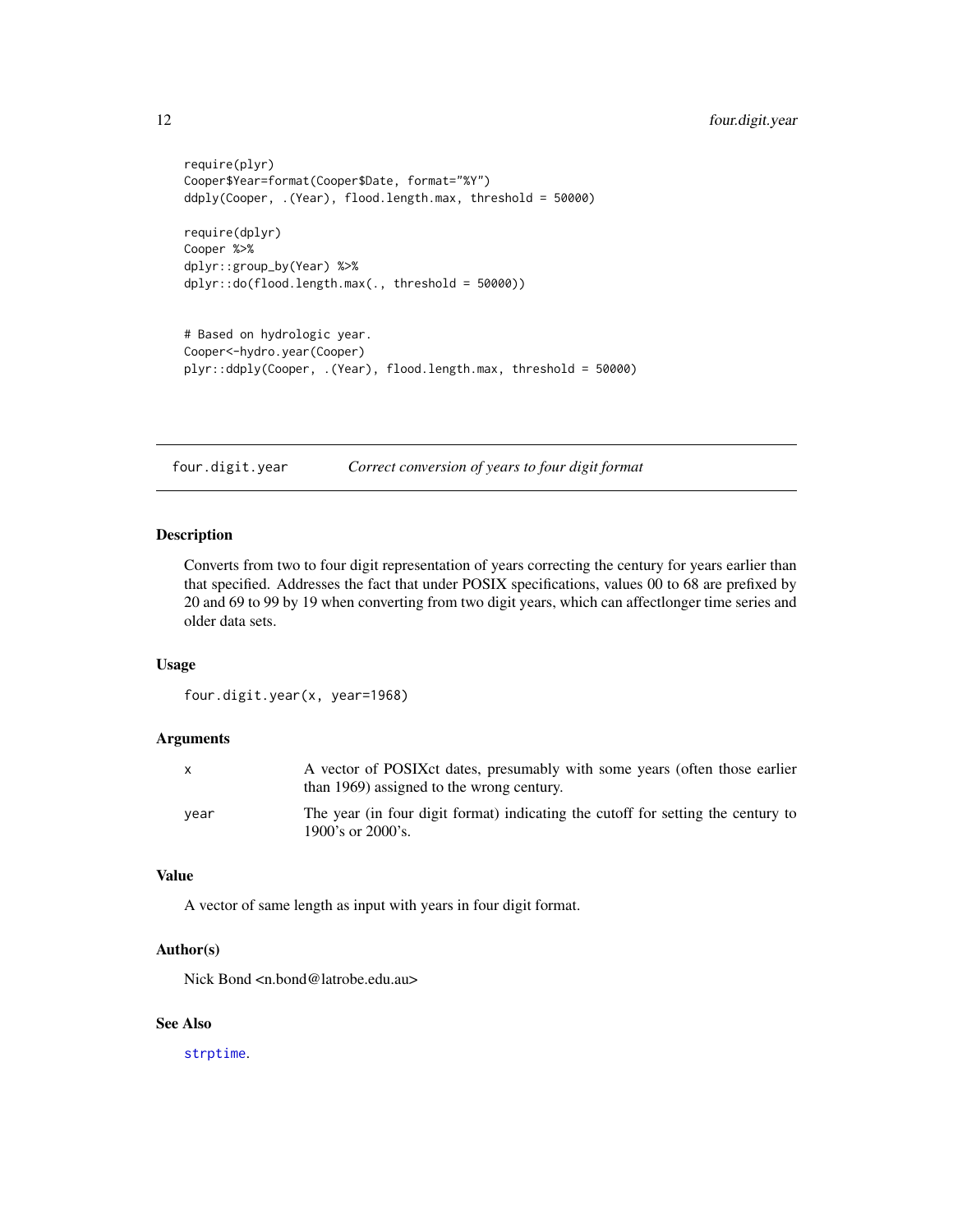#### <span id="page-12-0"></span>get.days  $\qquad \qquad$  13

## Examples

```
x <- as.POSIXct(c("01/01/43","01/01/68","01/01/69","01/01/99","01/01/04"), format="%d/%m/%y")
x
four.digit.year(x, year=1968)
four.digit.year(x, year=1942)
```
get.days *Function to determine the number of days 365 or 366 in a given year.*

## Description

A helper function for circular statistic functions. Determines the number of days in any given year (i.e. 365 or 366)

## Usage

```
get.days(year)
```
## Arguments

year A vector of years in numeric format

## Value

A vector containing the number of days in each year in the input vector

## Author(s)

Nick Bond <n.bond@latrobe.edu.au>

## Examples

```
years<-c("1968","1975","1983","1990","2004")
get.days(years)
```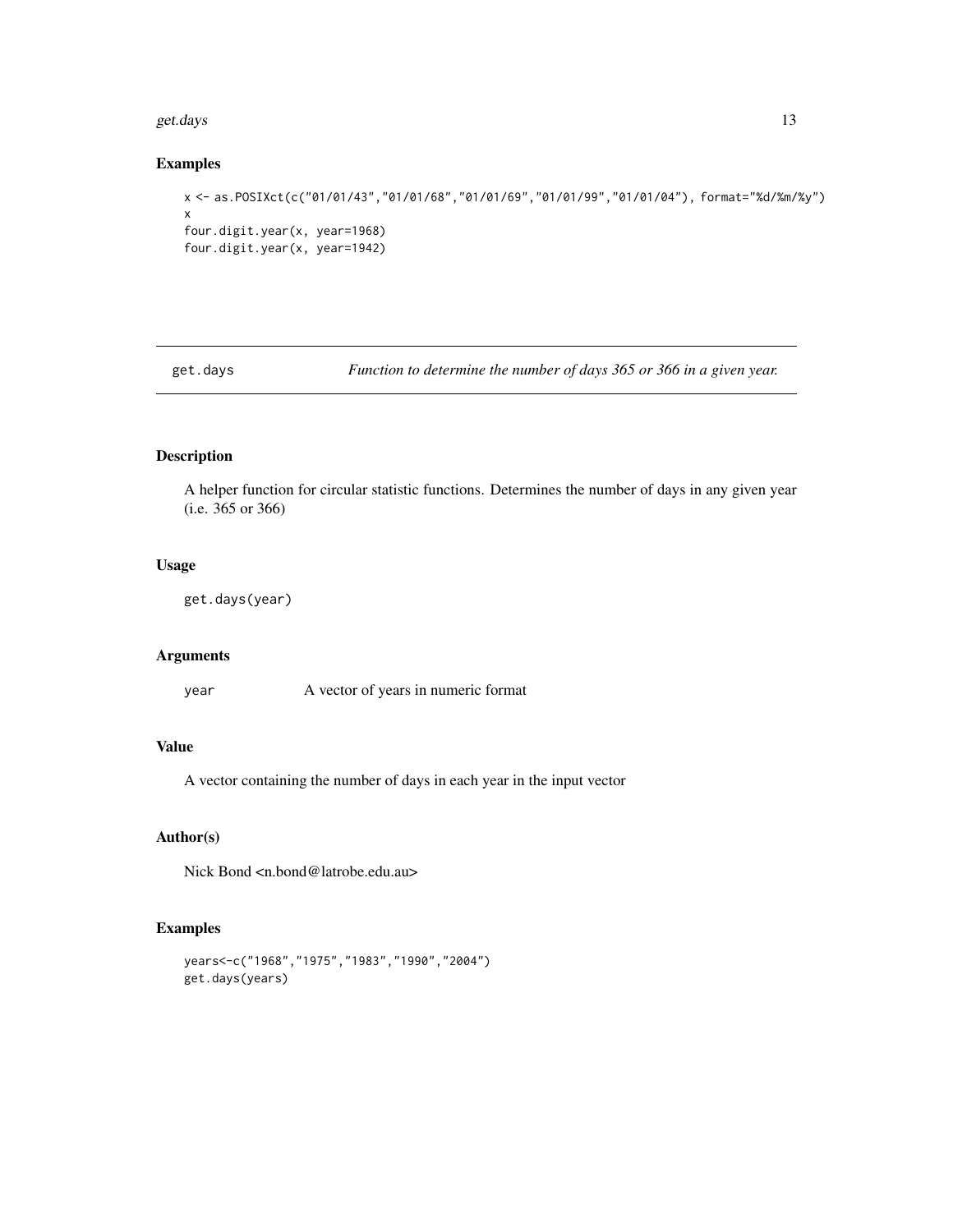<span id="page-13-1"></span><span id="page-13-0"></span>high.spell.lengths *Calculate the length of all high flow spells*

## Description

Returns the length (and start date) of all flow spells above (or below) a given percentile or user defined threshold.

Independence criteria allow short periods below the spell threshold to be ignored and flows below a threshold (e.g. zero flows) can be ignored when calculating percentile flows (useful in ephemeral rivers).

#### Usage

```
high.spell.lengths(flow.ts, quant = 0.9, threshold,
ind.days = 5, ignore.zeros = T, ctf.threshold = 0.1, inter.flood=FALSE)
```
## Arguments

| flow.ts       | Dataframe with date and discharge data in columns named "Date" and "Q" re-<br>spectively. Date must be in POSIX format (see ts.format).                                                                                                                                                                                                                                                                             |
|---------------|---------------------------------------------------------------------------------------------------------------------------------------------------------------------------------------------------------------------------------------------------------------------------------------------------------------------------------------------------------------------------------------------------------------------|
| quant         | Percentile/quantile to use for defining event magnitude (default 0.9). A value of<br>0.9 is the upper 90th percentile (i.e. a volume exceeded $10\%$ of the time).                                                                                                                                                                                                                                                  |
| threshold     | A user supplied threshold for defining spells. This would typically be derived<br>from hydraulic models or similar knowledge pertaining to a gauge site.                                                                                                                                                                                                                                                            |
| ind.days      | Periods between spells of less than ind.days (default 5) are considered to be 'in<br>spell' for the purpose of further calculations. A value of 0 means spells 1 day<br>apart are considered indpedendent.                                                                                                                                                                                                          |
| ignore.zeros  | logical. If TRUE, days below a user defined cease-to-flow threshold (default<br>0.1) will be excluded when estimating the spell threshold for a given percentile.<br>This is primarily of interest in highly ephemeral rivers, where flow may only<br>occur for a small fraction of the time. In such cases, the inclusion of zeros will<br>skew estimates of high flow events downwards, which may be undesirable. |
| ctf.threshold | values below this threshold are treated as zero for the purpose of percentile based<br>calculations (see ignore zeros).                                                                                                                                                                                                                                                                                             |
| inter.flood   | logical. If TRUE, the function returns the spell lengths and start dates for periods<br>below (rather than above) the defined threshold.                                                                                                                                                                                                                                                                            |

## Value

Returns a dataframe of spell lengths and their associated starting dates. Note that spells will always end at NAs.

## Author(s)

Nick Bond <n.bond@latrobe.edu.au>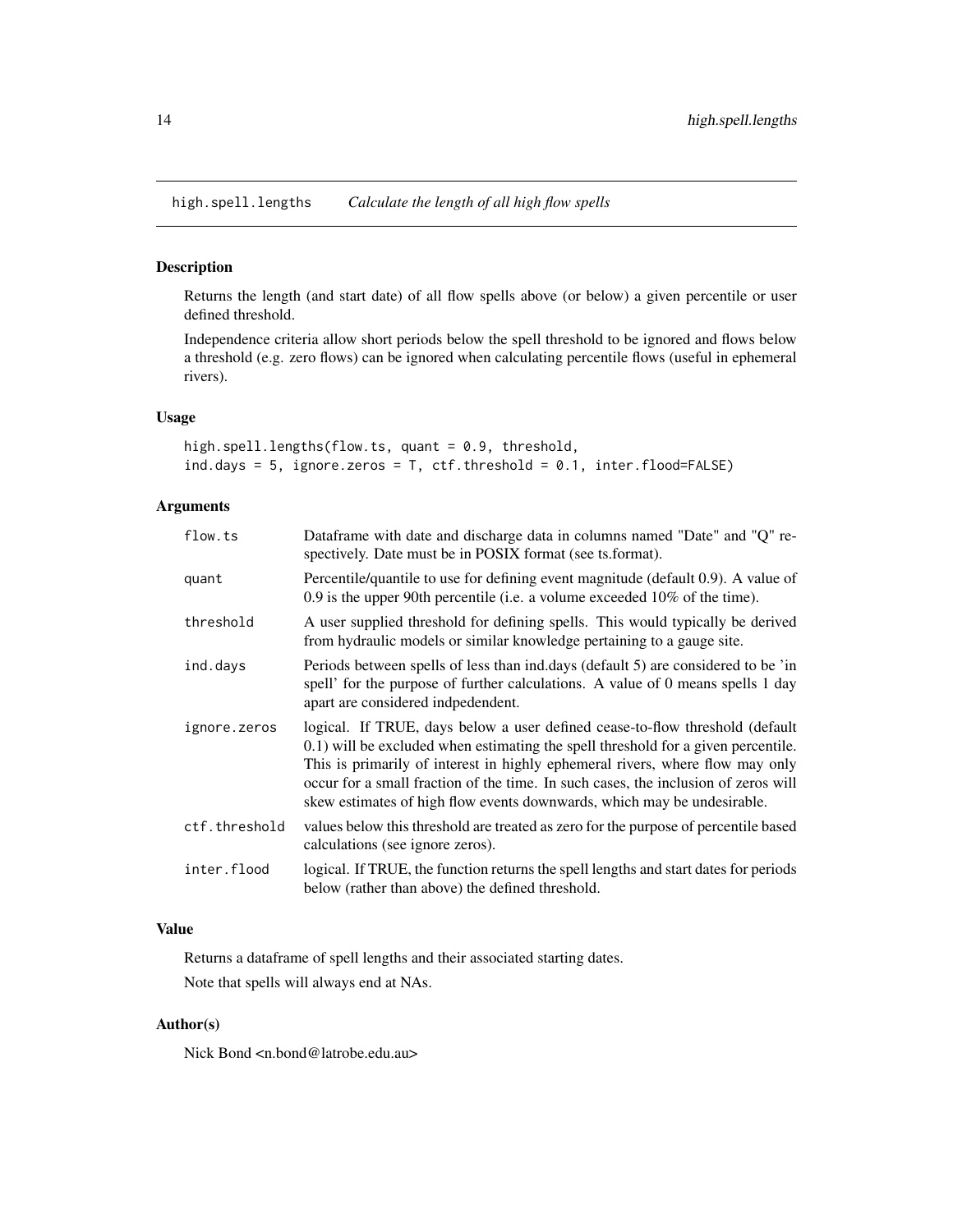#### <span id="page-14-0"></span>high.spells 15

#### Examples

data(Cooper) Cooper<-ts.format(Cooper)

high.spell.lengths(Cooper, threshold=50000)

<span id="page-14-1"></span>high.spells *Calculates high flow spell statistics*

#### Description

Calculates a suite of statistics describing flood characteristics, such as the timing, frequency and duration of events. The event threshold can be defined as a flow quantile (e.g. upper 90th percentile [default]) or a specific threshold volume (e.g. ML/day).

For the purpose of deriving annual flood statistics, the function can also be applied based on the hydrologic year. This is advisable where the high flow season spans years, such that prolonged spells may span years. Setting the parameter hydro.year=TRUE uses the hydro.year function to determine the appropriate hydrologic year for each record, which is then used for deriving annual spell characteristics.

It is possible for there to be multiple days with the same annual maximum flow value (although less likely than for low flows). In estimating the average timing (and sd of timing) of minimum flows, the function calculates the average day of year (DOY) of minimum flows in each year first, before calculating the average across years. Circular functions are used to address the proximity between days toward the beginning and end of the year.

Missing values are allowed for convenience (NA's are removed and the time-series is concatenated before functions are applied), but may lead to biased results. For the purpose of the annual statistics years with fewer than 350 days of available record are ignored.

When used with ddply to compute outputs for multiple gauges or time periods simultaneously, results, icluding graphs are produced for each factor level, including graphs. Note the funtion will return warnings if annual stats are calculated when year is used as a factor.

## Usage

high.spells(flow.ts, quant =  $0.9$ , threshold = NULL, ind.days = 5, duration = TRUE, volume = TRUE, plot = TRUE, ignore.zeros = FALSE, ctf.threshold = 0.1, ann.stats = TRUE, ann.stats.only = FALSE, inter.flood = FALSE, hydro.year=FALSE)

#### Arguments

flow.ts Dataframe with date and discharge data in columns named "Date" and "Q" respectively. Date must be in POSIX format (see ts.format). If a third column exists then this is assumed to provide a vector of years for the purpose of calculating annual spell statistics based on a predetermined hydrologic year.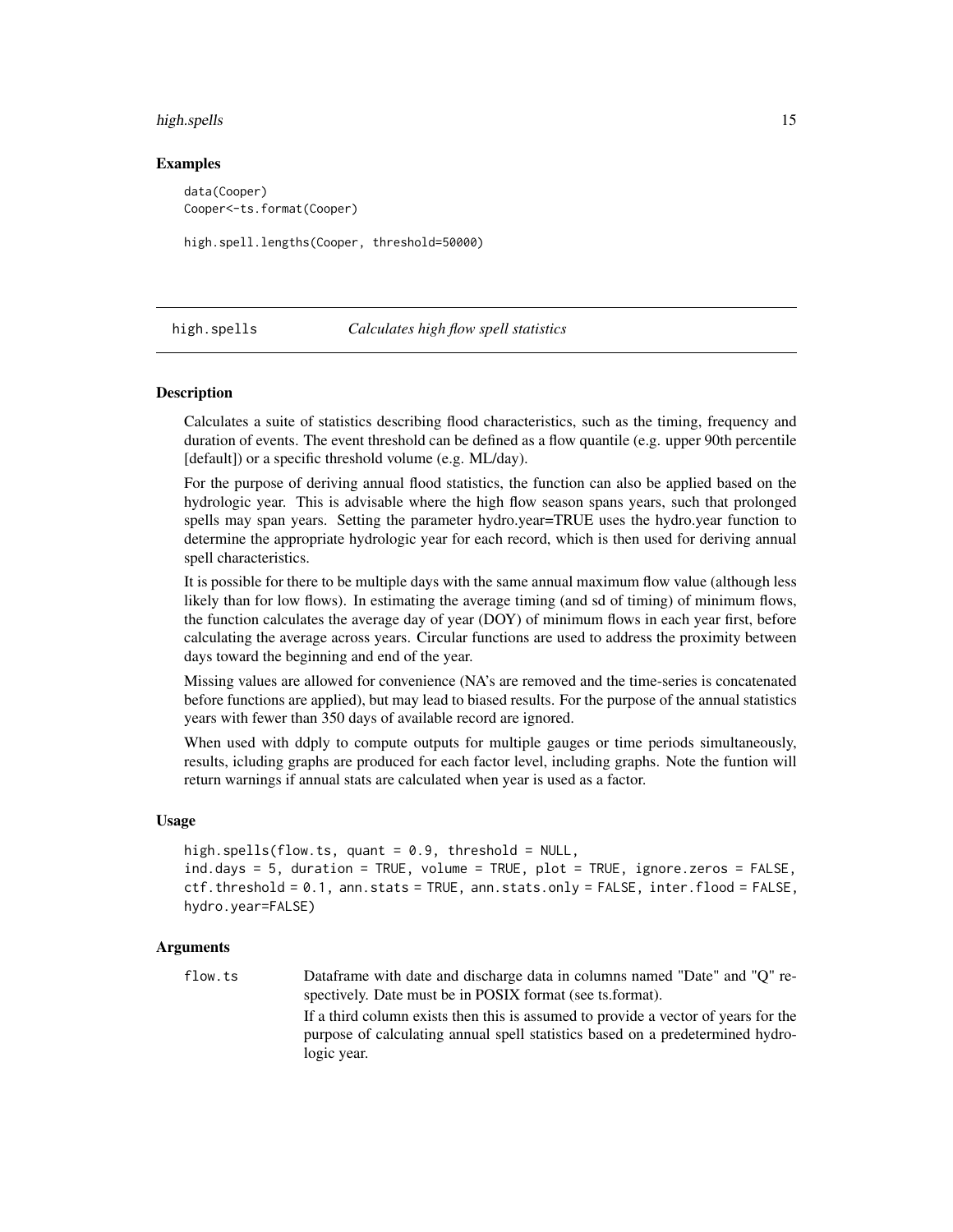<span id="page-15-0"></span>

| quant          | Percentile/quantile to use for defining event magnitude (default 0.9). A value of<br>0.9 is the upper 90th percentile (i.e. a volume exceeded $10\%$ of the time), and<br>corresponds to Q90.                                                                                                                                                                                                                       |
|----------------|---------------------------------------------------------------------------------------------------------------------------------------------------------------------------------------------------------------------------------------------------------------------------------------------------------------------------------------------------------------------------------------------------------------------|
| threshold      | A user supplied threshold for defining spells. This would typically be derived<br>from hydraulic models or similar knowledge pertaining to a gauge site.                                                                                                                                                                                                                                                            |
| ind.days       | Periods between spells of less than ind.days (default 5) are considered to be 'in<br>spell' for the purpose of further calculations. A value of 0 means spells 1 day<br>apart are considered indpedendent.                                                                                                                                                                                                          |
| duration       | logical. Should statistics describing spell duration be returned?                                                                                                                                                                                                                                                                                                                                                   |
| volume         | logical. Should statistics describing spell volumes be returned? Note that for<br>days considered 'in-spell', the returned values have the threshold volume sub-<br>tracted first, and hence reflect the amount of water that was flowing past the<br>gauge above threshold. This is most useful in water planning scenarios.                                                                                       |
| plot           | logical. Should the time-series be plotted? Data points considered 'within spell'<br>are identifed using red circles and the threshold is identified with a horizontal<br>line.                                                                                                                                                                                                                                     |
| ignore.zeros   | logical. If TRUE, days below a user defined cease-to-flow threshold (default<br>0.1) will be excluded when estimating the spell threshold for a given percentile.<br>This is primarily of interest in highly ephemeral rivers, where flow may only<br>occur for a small fraction of the time. In such cases, the inclusion of zeros will<br>skew estimates of high flow events downwards, which may be undesirable. |
| ctf.threshold  | values below this threshold are treated as zero for the purpose of percentile based<br>calculations (see ignore zeros).                                                                                                                                                                                                                                                                                             |
| ann.stats      | logical. If TRUE, the function returns results describing the annual maximum<br>series (i.e. that describing the characteristics of the largest flood event in each<br>year of the time-series). The duration of each annual high.spell is defined as the<br>number of days above the smallest annual maximum for the largest (and longest)<br>high.spell event in each year.                                       |
| ann.stats.only | logical. If TRUE, statistics describing the annual series only are returned.                                                                                                                                                                                                                                                                                                                                        |
| inter.flood    | logical. If TRUE, statistics describing inter-flood spell characteristics are re-<br>ported.                                                                                                                                                                                                                                                                                                                        |
| hydro.year     | logical. If TRUE, each record is first assigned to a hydrologic year based on the<br>timing of minimum flows. See hydro, year for further details.                                                                                                                                                                                                                                                                  |
| <b>Value</b>   |                                                                                                                                                                                                                                                                                                                                                                                                                     |

A dataframe with the following columns.

flood indices

| high.spell.threshold |                                                                                        |  |
|----------------------|----------------------------------------------------------------------------------------|--|
|                      | The high spell threshold applied in the analysis)                                      |  |
| n.events             | The number of events in the series greater than or equal to the high, spell, threshold |  |
| spell.freq           | The frequency of spell events (no. per year)                                           |  |
| ari                  | Average Recurrence Interval of events in years (1/spell.freq)                          |  |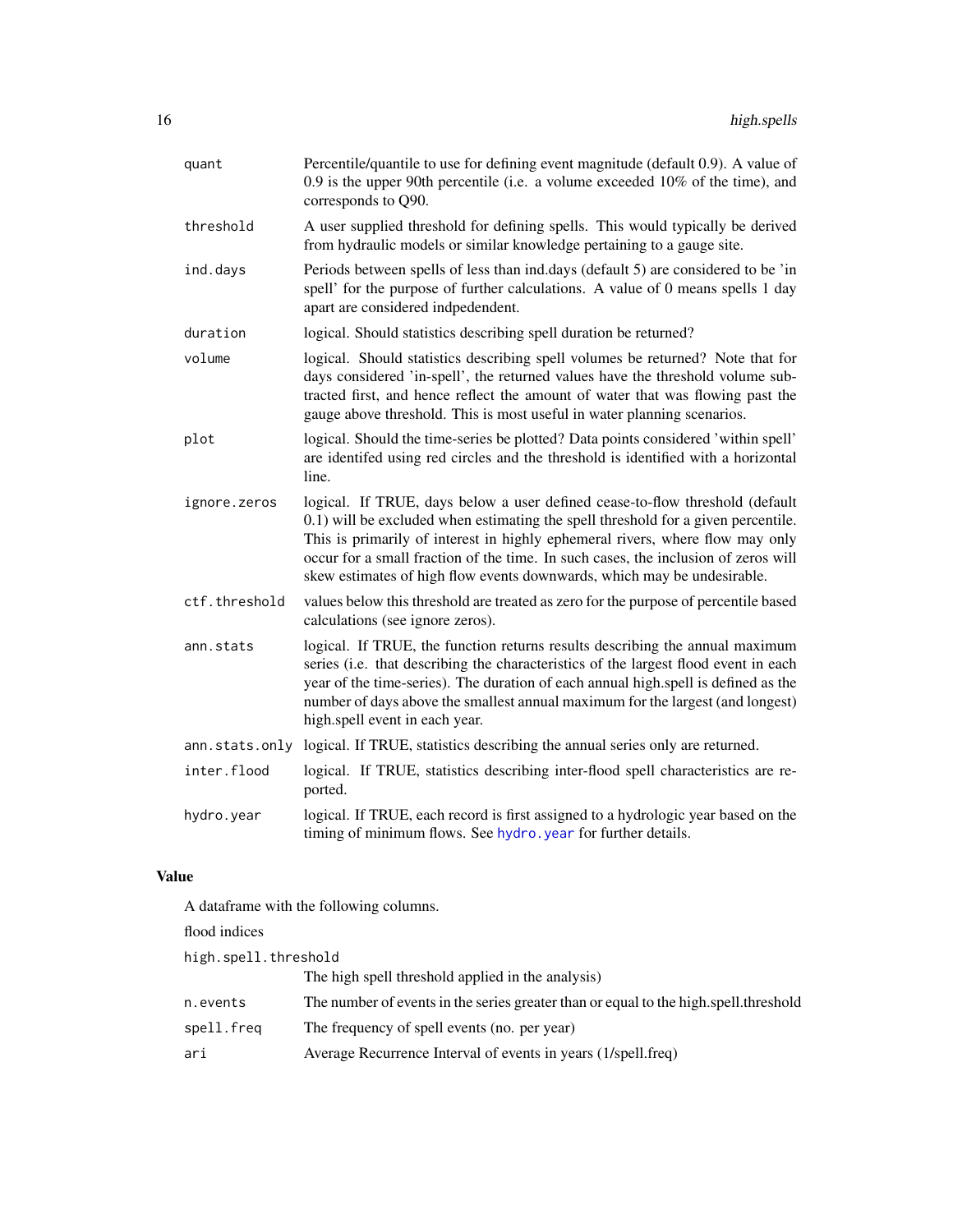## high.spells 17

| min.high.spell.dur      | Minimum duration of spell events                                                     |  |
|-------------------------|--------------------------------------------------------------------------------------|--|
| avg.high.spell.dur      |                                                                                      |  |
|                         | Average duration of spell events                                                     |  |
| med.high.spell.dur      |                                                                                      |  |
|                         | Median duration of spell events                                                      |  |
| max.high.spell.dur      | Maximum duration of spell events                                                     |  |
| avg.spell.volume        |                                                                                      |  |
|                         | Average spell volume (volumes above the threshold only)                              |  |
|                         | avg.spell.peak Average spell peak                                                    |  |
| sd.spell.peak           | Standard deviation of spell speaks                                                   |  |
| avg.rise                | Average absolute rate of daily rise during spell events                              |  |
| avg.fall                | Average absolute rate of daily fall during spell events                              |  |
| interflood indices      |                                                                                      |  |
| average.interval        |                                                                                      |  |
|                         | The average time between spells (years)                                              |  |
| min.interval            | The mininum time between spells (years)                                              |  |
| max.interval            | The maximum time between spells (years)                                              |  |
| Annual flood statistics |                                                                                      |  |
| avg.max.ann             | The average annual maximum flow                                                      |  |
| cv.max.ann              | The coefficient of variation of annual maximum flows                                 |  |
| flood.skewness          | The average annual maximum / mean daily flow                                         |  |
|                         | $ann.max.tining$ The average day of the year (0-366) on which maximum flows occur    |  |
| ann.max.timing.sd       |                                                                                      |  |
|                         | circular standard deviation of the average timing of annual maximum flows            |  |
| ann.max.min.dur         | Minimum duration of the annual maximum spells (always equal to 1)                    |  |
| ann.max.avg.dur         |                                                                                      |  |
|                         | Average duration of the annual maximum spells                                        |  |
| ann.max.max.dur         |                                                                                      |  |
|                         | Maximum duration of the annual maximum spells                                        |  |
|                         | ann.max.cv.dur The coefficient of variation of the duration of annual maximum spells |  |

## Author(s)

Nick Bond <n.bond@latrobe.edu.au>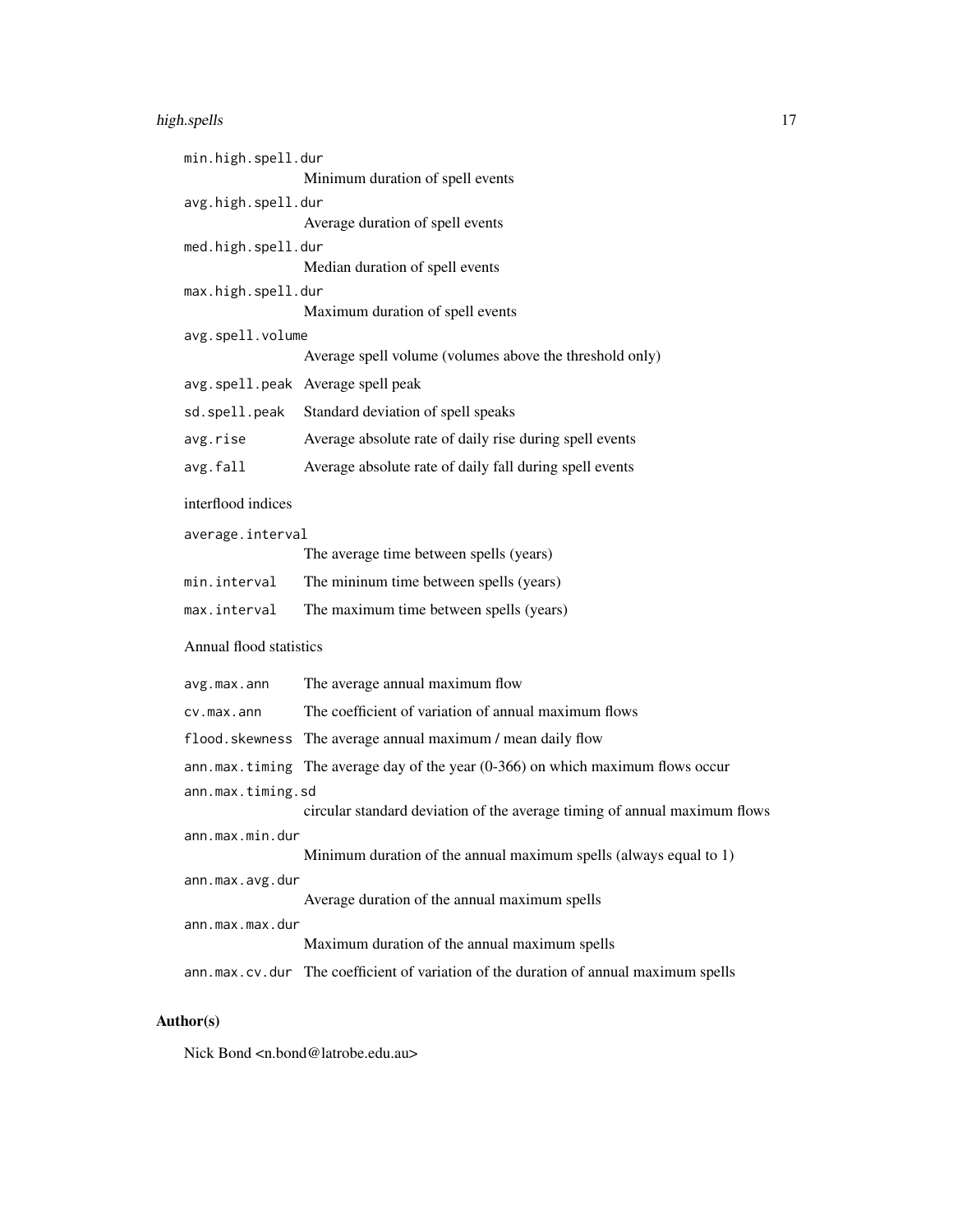## Examples

```
data(Cooper)
Cooper<-ts.format(Cooper)
high.spells(Cooper, quant=0.9)
high.spells(Cooper, quant=0.9, ann.stats=FALSE, plot=FALSE)
high.spells(Cooper, quant=0.9, ann.stats=FALSE, ignore.zeros=TRUE)
high.spells(Cooper, quant=0.9, ann.stats=FALSE, ignore.zeros=TRUE, hydro.year=TRUE)
require(plyr)
Cooper$year<-strftime(Cooper$Date, format="%Y")
ddply(Cooper, .(year), function(x) high.spells(x, ann.stats=FALSE))
Cooper$time.period <- ifelse(Cooper$year<1980,"pre_1980","post_1980")
ddply(Cooper, .(time.period), function(x) high.spells(x, ann.stats=FALSE))
```
<span id="page-17-1"></span>

| hydro.year | Determine hydrologic year for the purposes of deriving spell charac- |
|------------|----------------------------------------------------------------------|
|            | <i>teristics</i>                                                     |

## Description

Defines a hydrologic year to minimise the risk that defined spells are interrupted by transitions between calendar years. The function can be called by several other functions in the hydrostats package (e.g. [high.spells](#page-14-1), [low.spells](#page-20-1), [high.spell.lengths](#page-13-1).

## Usage

```
hydro.year(flow.ts, hydro.year = "hydro", year.only=FALSE)
```
## Arguments

| flow.ts    | Dataframe with date and discharge data in columns named "Date" and "Q" re-<br>spectively. Date must be in POSIX format (see ts. format).                                                                                                                                                                                                                                                                                                                                   |
|------------|----------------------------------------------------------------------------------------------------------------------------------------------------------------------------------------------------------------------------------------------------------------------------------------------------------------------------------------------------------------------------------------------------------------------------------------------------------------------------|
| hydro.year | hydro.year="hydro" calculates the hydrologic year and returns a dataframe with<br>an additional column indiating the hydrologic year to which each observation<br>belongs. The hydrologic year is defined as starting in the first month of the<br>average driest 6 month period across all years. This maximises the likelihood<br>that low-flow and high-flow spells will be contained within a rolling 12 month<br>period.<br>Other options may be added in the future. |

<span id="page-17-0"></span>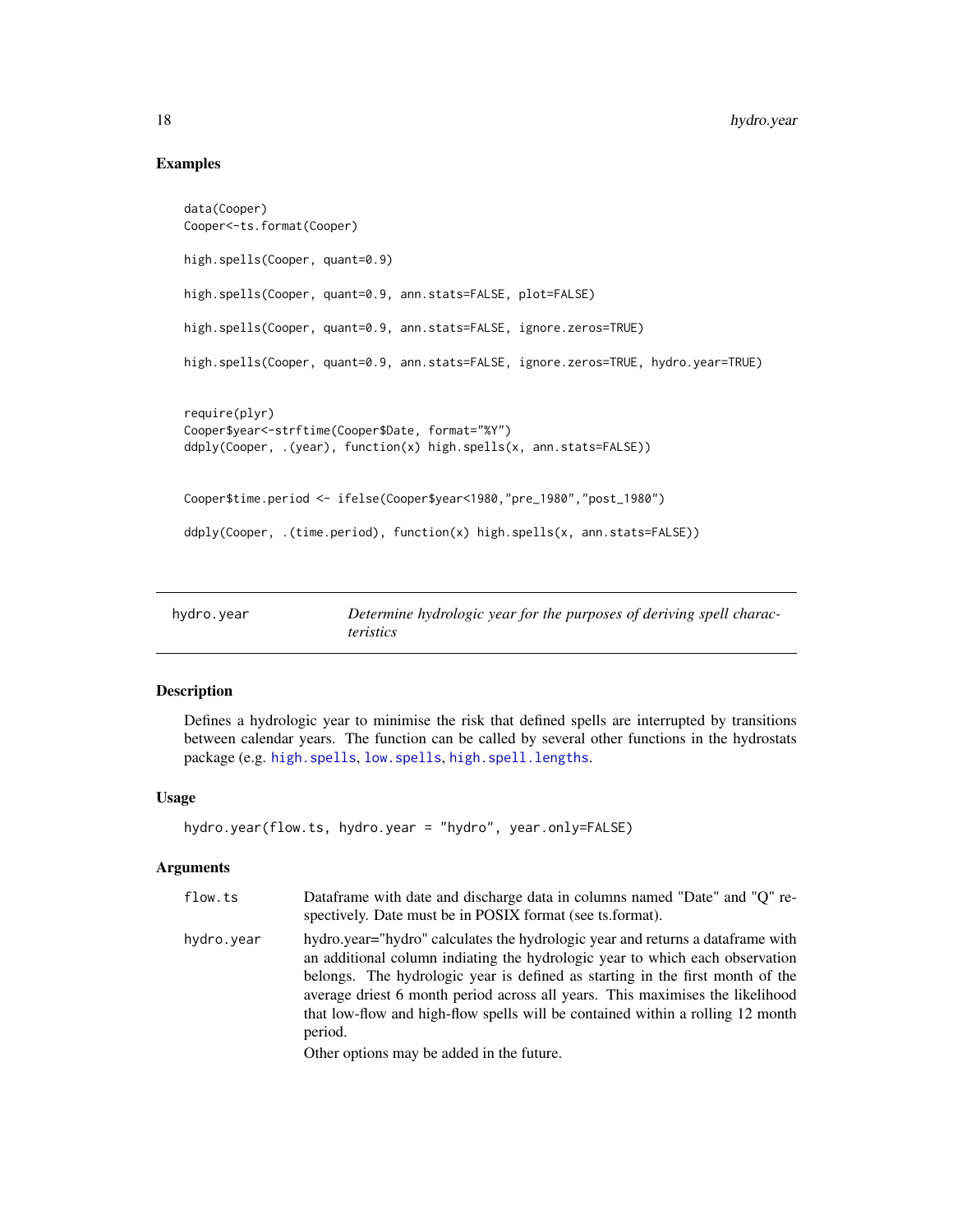#### <span id="page-18-0"></span>hydrostats 19

```
year.only logical. If FALSE (default), a column indicating the hydrologic year of each
                 record is added to the original data.frame. If TRUE, a vector indicating the
                 hydrologic year of each record is returned.
```
## Value

If year.only=FALSE (default), the function returns the original dataframe with an added column "hydro.year" indicating the hydrologic year to which each case belongs. Otherwise, if year.only=TRUE, a vector of hydrologic years is returned.

## Author(s)

Nick Bond <n.bond@latrobe.edu.au>

## See Also

[high.spells](#page-14-1), [low.spells](#page-20-1).

## Examples

```
data(Cooper)
Cooper<-ts.format(Cooper)
head(hydro.year(Cooper))
```

```
head(hydro.year(Cooper, year.only=TRUE))
```
hydrostats *calculate hydrologic statistics*

## Description

Calculate a range of hydrologic statistics based on daily time series data and which are widely used in hydrology and ecological applications.

## Details

| Package: | hydrostats  |
|----------|-------------|
| Type:    | Package     |
| Version: | 0.2.4       |
| Date:    | 2015-10-16  |
| License: | $GPL (= 2)$ |
|          |             |

Data must be provided as a dataframe in which the date is in POSIXct format. The function [ts.format](#page-27-1) can be used to specify the Date and discharge columns (named Date and Q respectively) in a dataframe, and convert dates to POSIXct format. The date and discharge data must be in columns labelled "Date" and "Q" for the functions to work.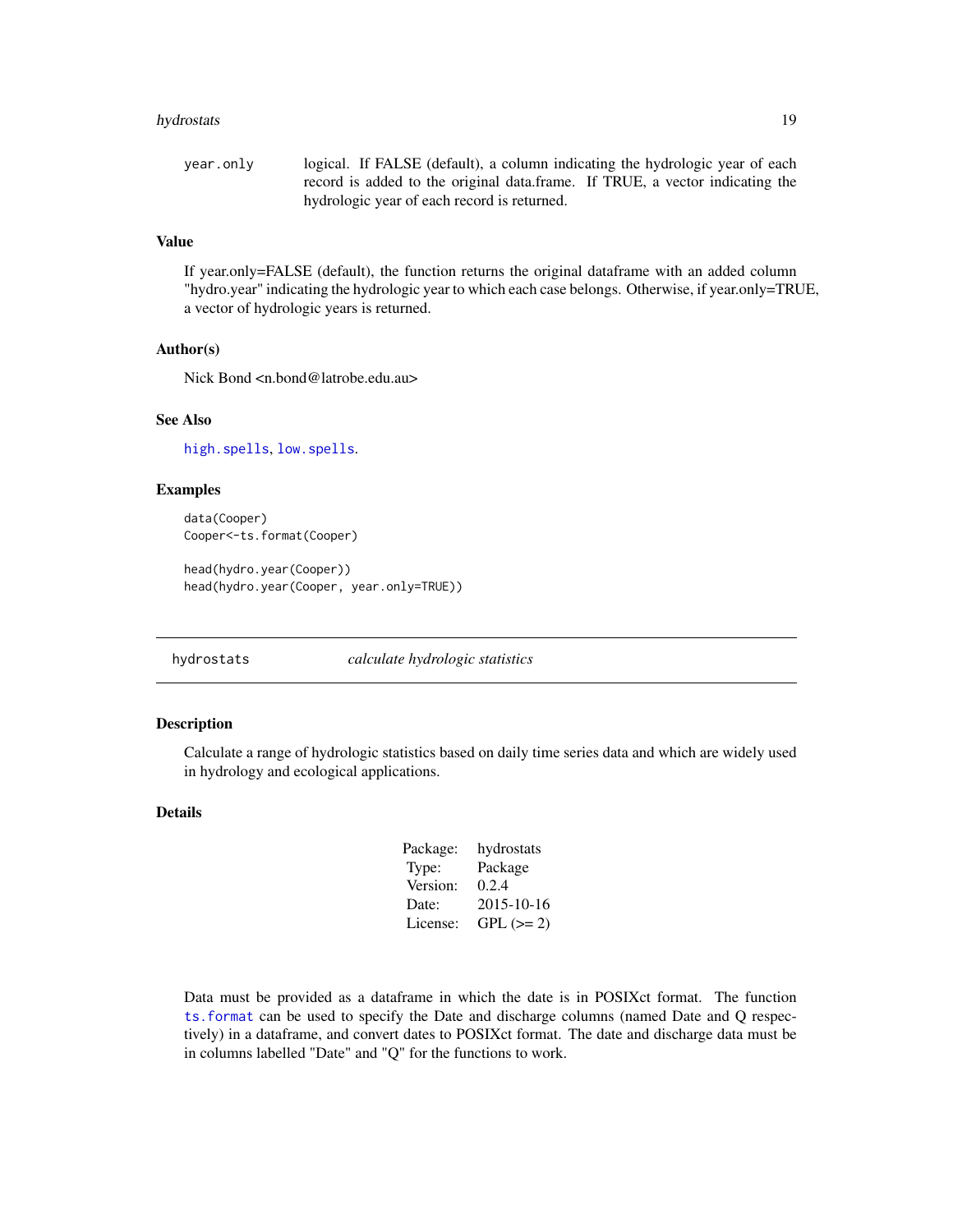Includes several sample datasets. data(Cooper) - Flow data for Coopers Creek, Australia. Gauge 003101@Currareva data(Acheron) - Flow data for Acheron River, Australia, Gauge 405209@Taggerty

#### Author(s)

Nick Bond Maintainer: Nick Bond <n.bond@latrobe.edu.au>

#### Examples

```
data(Acheron)
Acheron<-ts.format(Acheron)
with(Acheron, plot(Q~Date))
```
high.spell.lengths(Acheron, threshold=50000)

low.spell.lengths *Calculate the length of all low flow spells*

#### Description

Returns the length (and start date) of all flow spells above (or below) a given percentile or user defined threshold.

Independence criteria allow short periods below the spell threshold to be ignored and flows below a threshold (e.g. zero flows) can be ignored when calculating percentile flows (useful in ephemeral rivers).

#### Usage

```
low.spell.lengths(flow.ts, quant = 0.1, threshold,
ind.days = 5, ignore.zeros = F, ctf.threshold = 0.1, inter.spell=FALSE)
```
#### Arguments

| flow.ts   | Dataframe with date and discharge data in columns named "Date" and "Q" re-<br>spectively. Date must be in POSIX format (see ts.format).                                                                    |
|-----------|------------------------------------------------------------------------------------------------------------------------------------------------------------------------------------------------------------|
| quant     | Percentile/quantile to use for defining event magnitude (default 0.9). A value of<br>0.9 is the upper 90th percentile (i.e. a volume exceeded $10\%$ of the time).                                         |
| threshold | A user supplied threshold for defining spells. This would typically be derived<br>from hydraulic models or similar knowledge pertaining to a gauge site.                                                   |
| ind.days  | Periods between spells of less than ind.days (default 5) are considered to be 'in<br>spell' for the purpose of further calculations. A value of 0 means spells 1 day<br>apart are considered indpedendent. |

<span id="page-19-0"></span>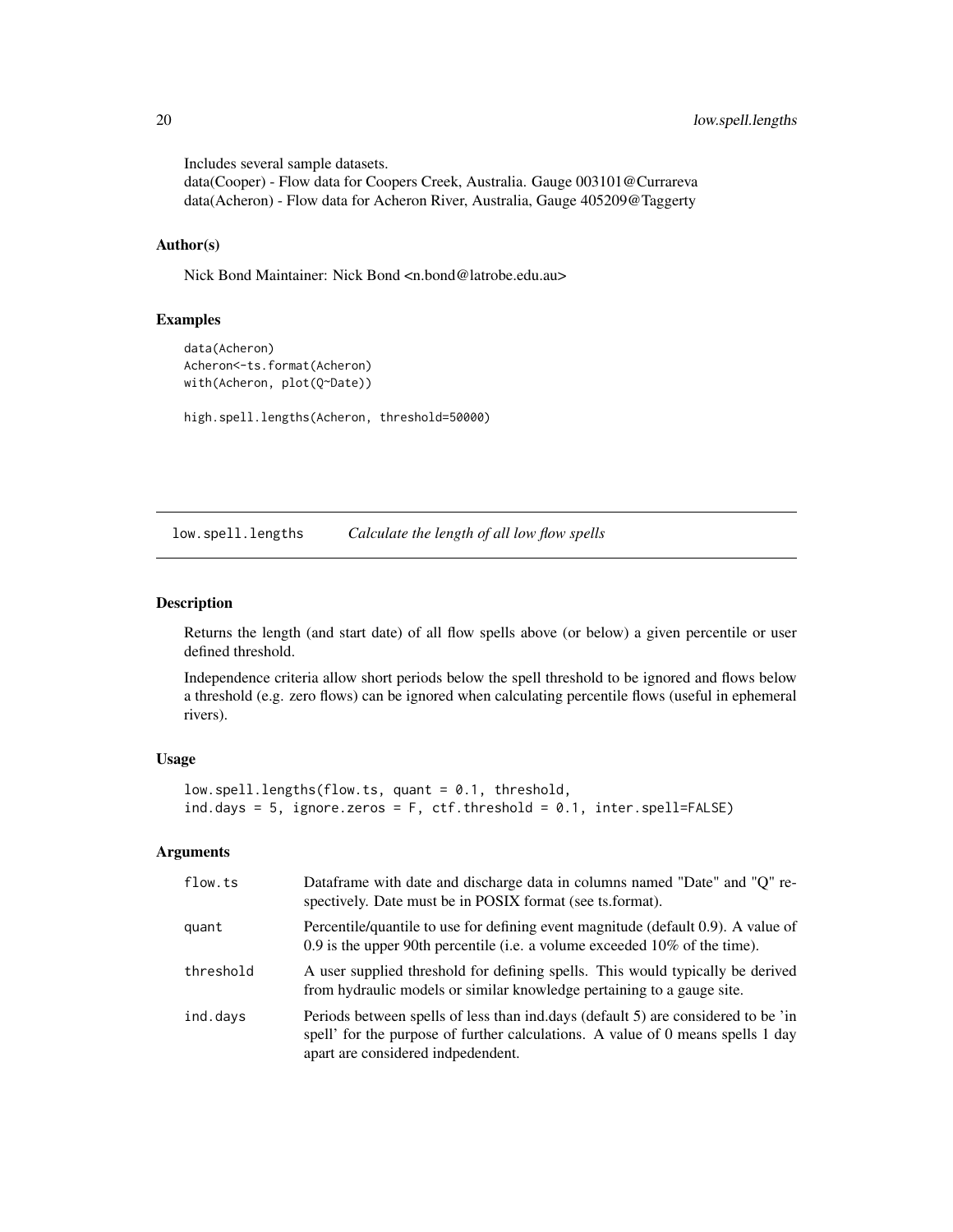#### <span id="page-20-0"></span>low.spells 21

| ignore.zeros  | logical. If TRUE, days below a user defined cease-to-flow threshold (default<br>0.1) will be excluded when estimating the spell threshold for a given percentile.<br>This is primarily of interest in highly ephemeral rivers, where flow may only<br>occur for a small fraction of the time. In such cases, the inclusion of zeros will<br>skew estimates of low flow events downwards, which may be undesirable. |
|---------------|--------------------------------------------------------------------------------------------------------------------------------------------------------------------------------------------------------------------------------------------------------------------------------------------------------------------------------------------------------------------------------------------------------------------|
| ctf.threshold | values below this threshold are treated as zero for the purpose of percentile based<br>calculations (see ignore zeros).                                                                                                                                                                                                                                                                                            |
| inter.spell   | logical. If TRUE, the function returns the spell lengths and start dates for periods<br>above (rather than below) the defined threshold.                                                                                                                                                                                                                                                                           |

## Value

Returns a dataframe of spell lengths and their associated starting dates.

Note that spells will always end at NAs.

#### Author(s)

Nick Bond <n.bond@latrobe.edu.au>

#### Examples

```
data(Cooper)
Cooper<-ts.format(Cooper)
low.spell.lengths(Cooper, threshold=50000)
```
<span id="page-20-1"></span>low.spells *Calculate low flow spell statistics*

## Description

Calculates a suite of statistics describing low-flow spell characteristics, such as the timing, frequency and duration of events below a threshold. The event threshold can be defined as a flow quantile (e.g. the 10th percentile, which is flows exceeded 90% of the time, corresponding to Q10) or a specific threshold volume (e.g. ML/day).

For the purpose of deriving annual low-flow spell statistics, the function can also be applied based on the hydrologic year. This is advisable where the low flow season spans calendar years, such that prolonged spells may be split at the transition from one calendar year to the next. This first requires the time series be processed using the hydro.year function. This adds an additional column indicating the hydrologic year to which each row belongs, which is used for deriving annual spell characteristics.

It is possible for there to be multiple days with the same low flow value (especially zero flows). In estimating the average timing (and sd of timing) of minimum flows, the function calculates the average DOY (day of year) of minimum flows in each year first, before calculating the average across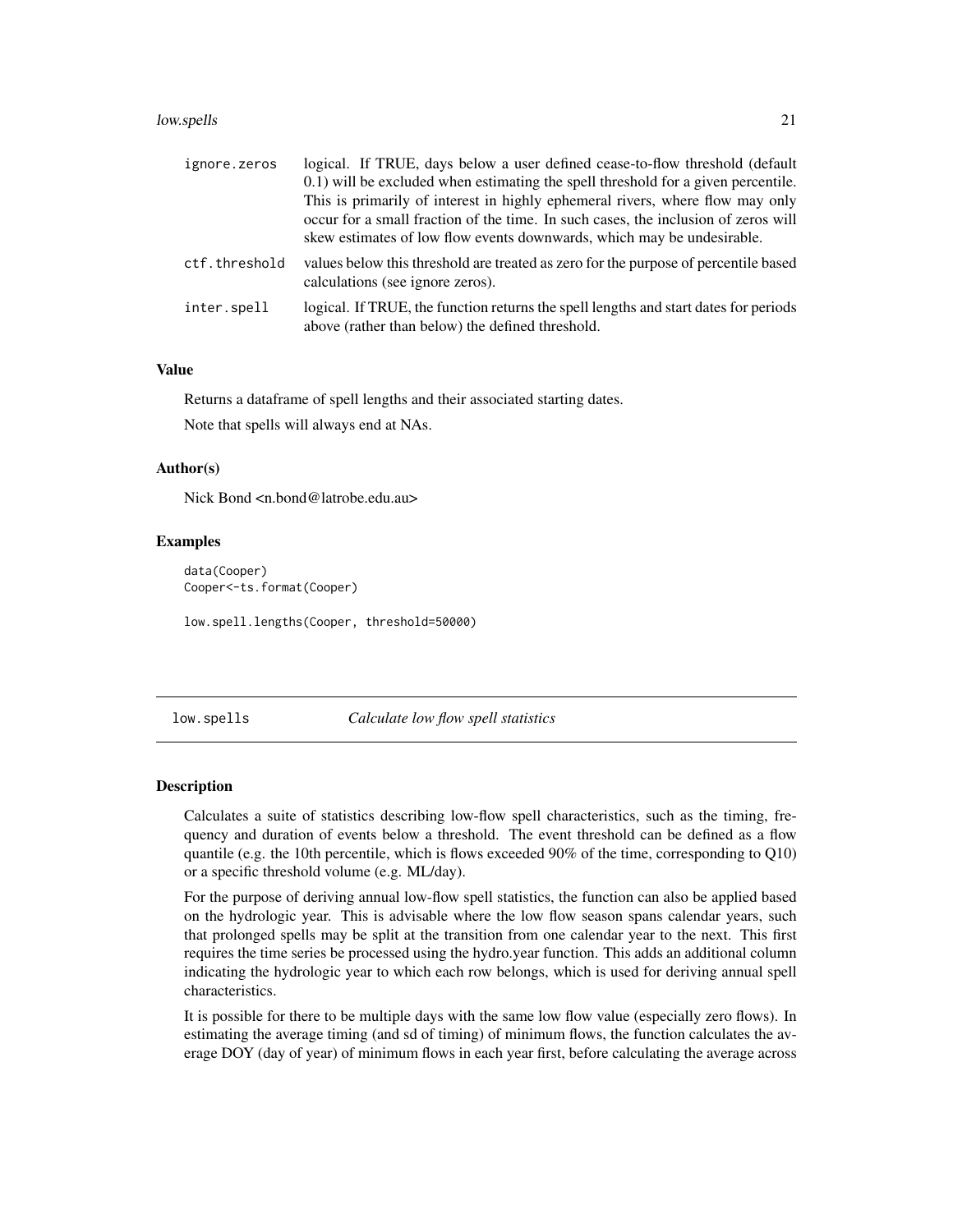<span id="page-21-0"></span>years. Circular functions are used to address the proximity between days toward the beginning and end of the year.

Missing values are allowed for convenience (NA's are removed and the time-series is concatenated before functions are applied), but of course may lead to biased results. For the purpose of the annual statistics years with fewer than 350 days of available record are ignored.

When used with ddply to compute outputs for multiple gauges or time periods simultaneously, results, icluding graphs are produced for each factor level, including graphs. Note however that the funtion will return warnings if annual stats are calculated when year is used as a factor.

## Usage

```
low.spells(flow.ts, quant = 0.1, threshold=NULL,
duration = T, volume = T, plot = T, ann.stats = T, ann.stats.only = F,
hydro.year=FALSE)
```
## Arguments

| flow.ts        | Dataframe with date and discharge data in columns named "Date" and "Q" re-<br>spectively. Date must be in POSIX format (see ts.format).                                                                                                                                                                                                           |
|----------------|---------------------------------------------------------------------------------------------------------------------------------------------------------------------------------------------------------------------------------------------------------------------------------------------------------------------------------------------------|
|                | If a third column exists then this is assumed to provide a vector of years for the<br>purpose of calculating annual spell statistics based on a predetermined hydro-<br>logic year.                                                                                                                                                               |
| quant          | Percentile/quantile to use for defining event magnitude (default 0.1). A value of<br>$0.1$ is the lower 10th percentile (i.e. a volume exceeded 90% of the time).                                                                                                                                                                                 |
| threshold      | A user supplied threshold for defining spells. This would typically be derived<br>from hydraulic models or similar knowledge pertaining to a gauge site.                                                                                                                                                                                          |
| duration       | logical. Should statistics describing spell duration be returned?                                                                                                                                                                                                                                                                                 |
| volume         | logical. Should statistics describing spell volumes be returned?                                                                                                                                                                                                                                                                                  |
| plot           | logical. Should the time-series be plotted? Data points considered 'within spell'<br>are identifed using red circles and the threshold is identified with a horizontal<br>line.                                                                                                                                                                   |
| ann.stats      | logical. If TRUE, the function returns results describing the annual series (i.e.<br>the characteristics of the spells associated with the lowest annual daily flow).<br>The duration of each annual low spell is defined as the number of days below<br>the smallest annual minimum for the lowest (and longest) low flow event in each<br>year. |
| ann.stats.only | logical. If TRUE, statistics describing the annual series only are returned.                                                                                                                                                                                                                                                                      |
| hydro.year     | logical. If TRUE, each record is first assigned to a hydrologic year based on the<br>timing of minimum flows. See hydro. year for further details.                                                                                                                                                                                                |

## Value

A dataframe with the following columns.

low flow indices

low.spell.threshold

The low spell threshold applied in the analysis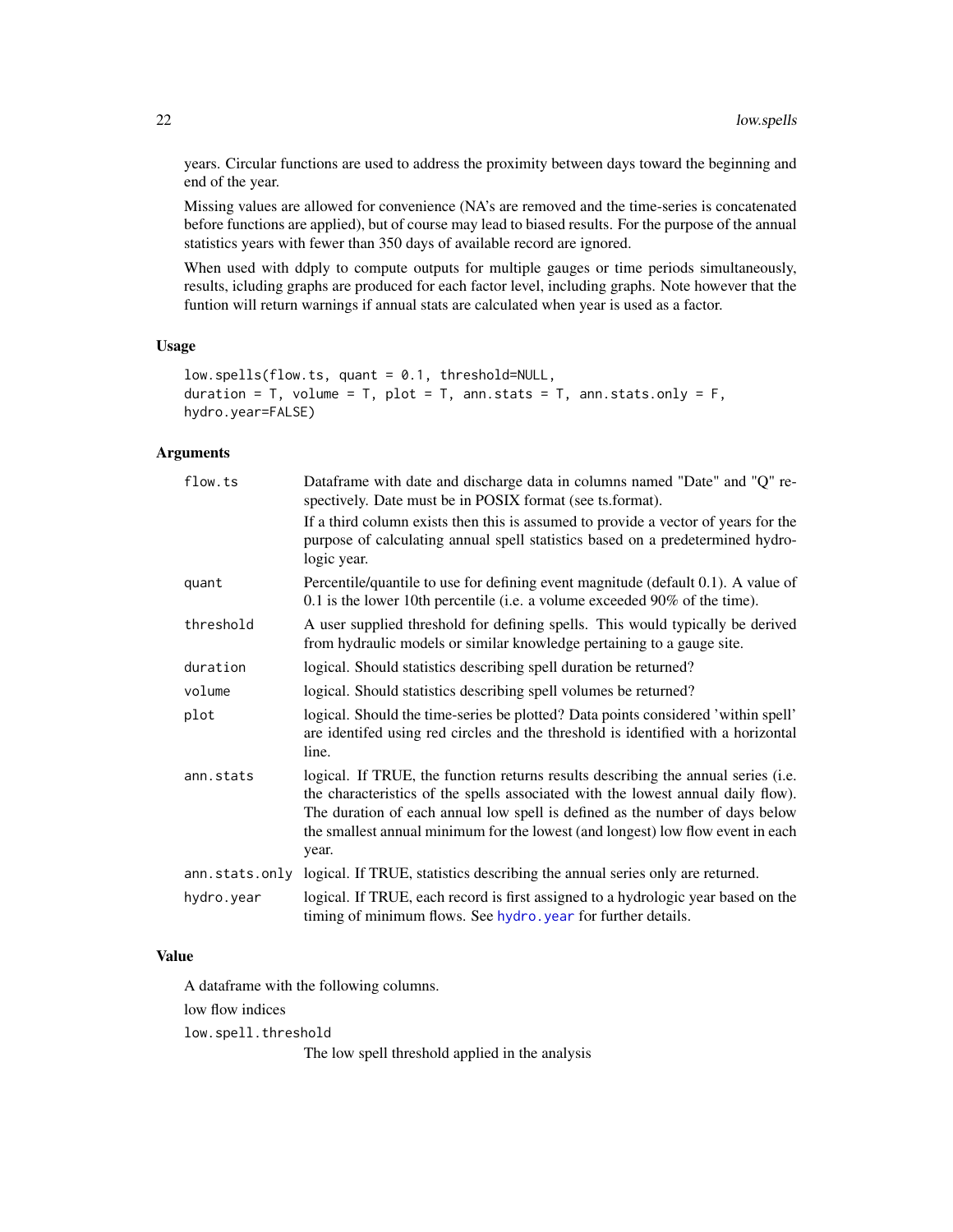#### low.spells 23

| min.low.spell.duration     |                                                                                          |  |
|----------------------------|------------------------------------------------------------------------------------------|--|
|                            | Minimum duration of spell events                                                         |  |
| avg.low.spell.duration     |                                                                                          |  |
|                            | Average duration of spell events                                                         |  |
| med.low.spell.duration     |                                                                                          |  |
|                            | Median duration of spell events                                                          |  |
| max.low.duration           |                                                                                          |  |
|                            | Maximum duration of spell events                                                         |  |
|                            | low.spell.freq The frequency of spell events (no. per year)                              |  |
| Annual low flow statistics |                                                                                          |  |
| avg.min.ann                | The average annual minimum flow                                                          |  |
| cv.min.ann                 | The coefficient of variation of annual minimum flows                                     |  |
|                            | ann.min.timing The average day of the year $(0-366)$ on which the minimum flow(s) occur. |  |
| ann.min.timing.sd          |                                                                                          |  |
|                            | circular standard deviation of the average timing of annual minimum flows                |  |
| ann.min.min.dur            |                                                                                          |  |
|                            | Minimum duration of the annual maximum spells (always equal to 1)                        |  |
| ann.min.avg.dur            |                                                                                          |  |
|                            | Average duration of the annual maximum spells                                            |  |
| ann.min.max.dur            |                                                                                          |  |
|                            | Maximum duration of the annual maximum spells                                            |  |

## Author(s)

Nick Bond <n.bond@latrobe.edu.au>

## Examples

```
data(Cooper)
Cooper<-ts.format(Cooper)
low.spells(Cooper, quant=0.1)
low.spells(Cooper, quant=0.1, hydro.year=TRUE)
#generate results for each year
Cooper$year<-strftime(Cooper$Date, format="%Y")
require(plyr)
ddply(Cooper, .(year), function(x) low.spells(x, threshold=20, ann.stats=FALSE))
#generate seperate results prior to 1980.
Cooper$time.period<-ifelse(Cooper$year<1980,"pre_1980","post_1980")
ddply(Cooper, .(time.period), function(x) low.spells(x, threshold=20, ann.stats=FALSE))
```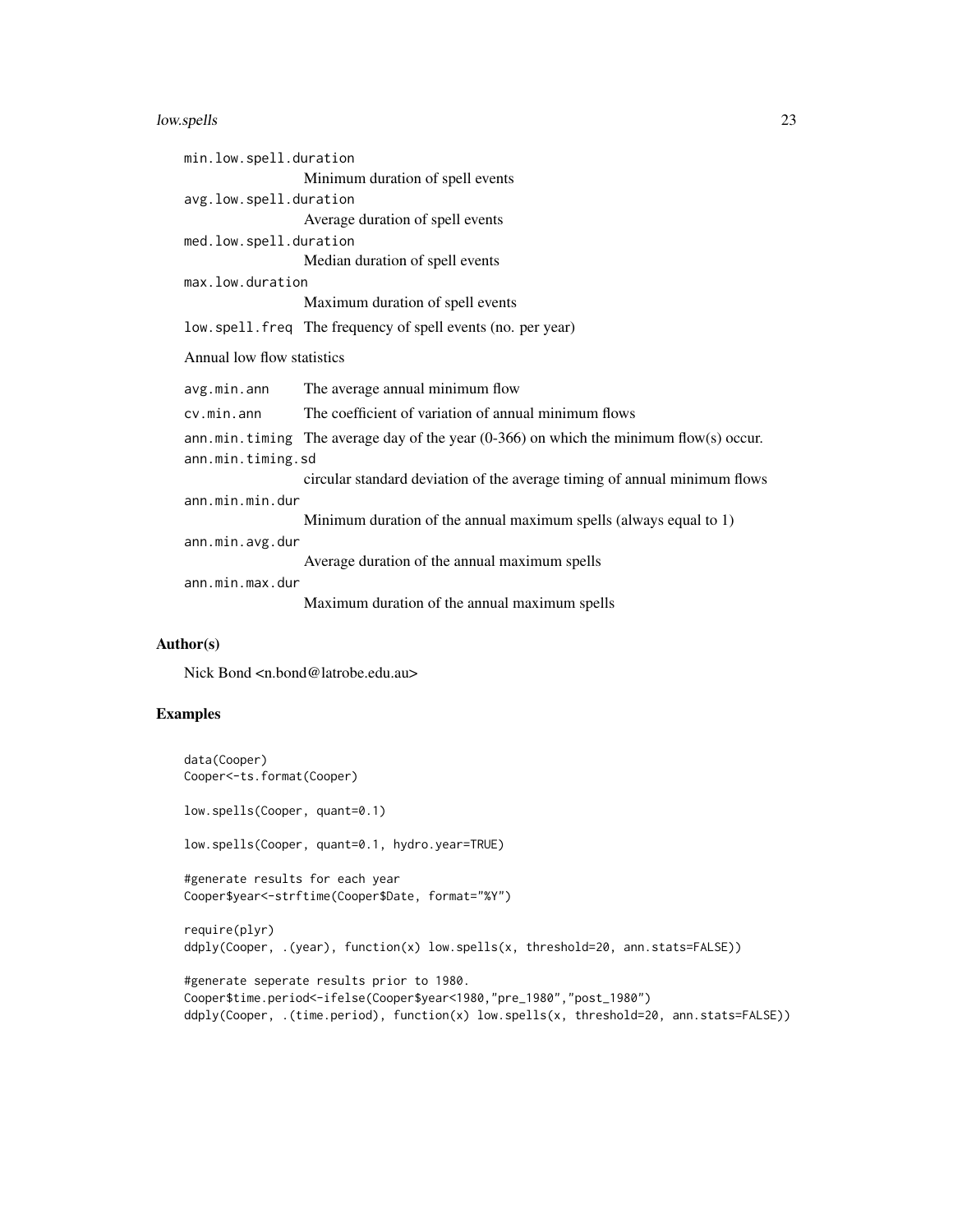<span id="page-23-0"></span>

#### Description

This function takes a daily time series and returns the coefficient of variation of mean monthly flow expressed as a percentage.

#### Usage

monthly.cv(flow.ts)

#### Arguments

flow.ts Dataframe with date and discharge data in columns named "Date" and "Q" respectively. Date must be in POSIX format (see ts.format). Missing values are ignored.

## Value

a dataframe with 1 column (monthly.cv)

## Author(s)

Nick Bond <n.bond@latrobe.edu.au>

## Examples

```
data(Cooper)
Cooper<-ts.format(Cooper)
ann.cv(Cooper)
```
partial.series *Partial and annual exceedence series.*

### Description

Returns a partial or annual exceedence series (ari=1) based on a user defined recurrence interval (ari).

For analyses based on a defined threshold (rather than recurrence interval) use high. spells instead.

#### Usage

```
partial.series(flow.ts, ari = 2, ind.days = 7, duration = T, plot = F, volume = T,
series = FALSE)
```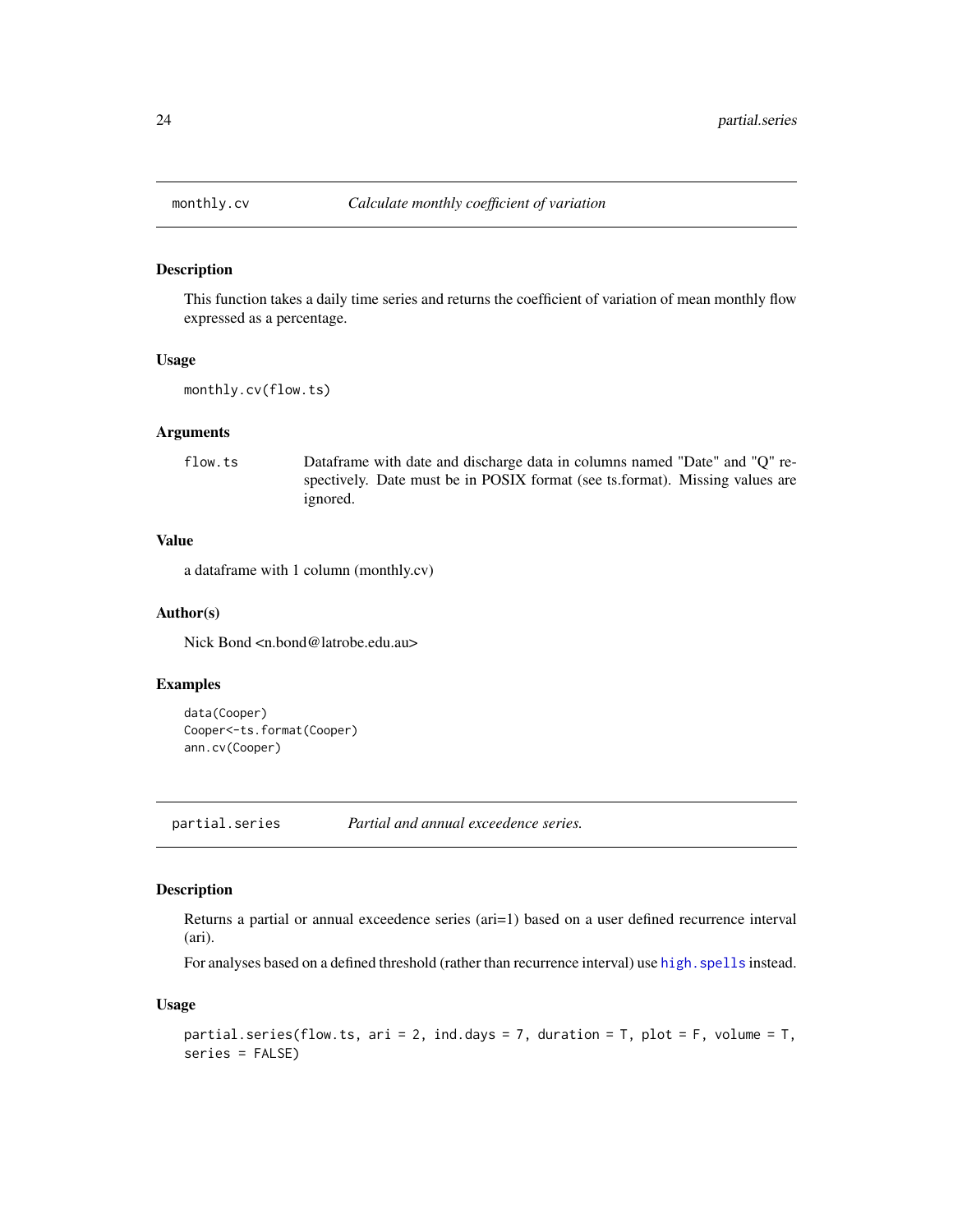## partial.series 25

## Arguments

| flow.ts  | Dataframe with date and discharge data in columns named "Date" and "Q" re-<br>spectively. Date must be in POSIX format (see ts.format)                                                                                                                                                                                                                                                             |
|----------|----------------------------------------------------------------------------------------------------------------------------------------------------------------------------------------------------------------------------------------------------------------------------------------------------------------------------------------------------------------------------------------------------|
| ari      | The desired average return interval. As a partial series, an ari of 1 will return<br>statistics for the n largest floods in n years of record (also referred to as the<br>annual exceedence series). The annual maximum series can be derived from<br>high.spells with annual.stats=T                                                                                                              |
| ind.days | Spells of less than ind.days (default 7) are considered to be non-independent,<br>and only the larger of the two spells is included in the results. This behaviour<br>differs from high.spells, where periods below the determined spell threshold of<br>less than the independence period are infilled for the purposes of determining<br>spell duration. This behaviour may change in the future |
| duration | logical. If TRUE (default), statistics describing the duration of events are re-<br>turned                                                                                                                                                                                                                                                                                                         |
| plot     | logical. If TRUE a plot is returned showing the events included in the partial<br>series                                                                                                                                                                                                                                                                                                           |
| volume   | logical. If TRUE, statistics are returned describing the volume of spells (above<br>the spell threshold)                                                                                                                                                                                                                                                                                           |
| series   | logical. If TRUE, the partial series is returned. If FALSE (default), only the<br>indices describing the partial series are returned                                                                                                                                                                                                                                                               |

## Value

A list or dataframe dependening on whether series = TRUE. If TRUE, a list is returned (see below). If FALSE a dataframe is returned with all indices but without the actual partial series (p.series).

## Indices

| p.series<br>$\bullet$ | A data frame containing an ordered partial series<br>showing the timing and peak magnitude of events         |
|-----------------------|--------------------------------------------------------------------------------------------------------------|
| n.years               | Number of (almost) complete years in the series. Years with fewer than 350<br>non-missing values are ignored |
| n.events              | Number of events in the partial series                                                                       |
| flow.threshold        | the peak volume of the smallest event include in the series                                                  |
| avg.duration          | the average duration of events in the series                                                                 |
| max.duration          | the maximum duration of events in the series                                                                 |
| med.spell.volume      |                                                                                                              |
|                       | the median volume (above the threshold) of events in the series                                              |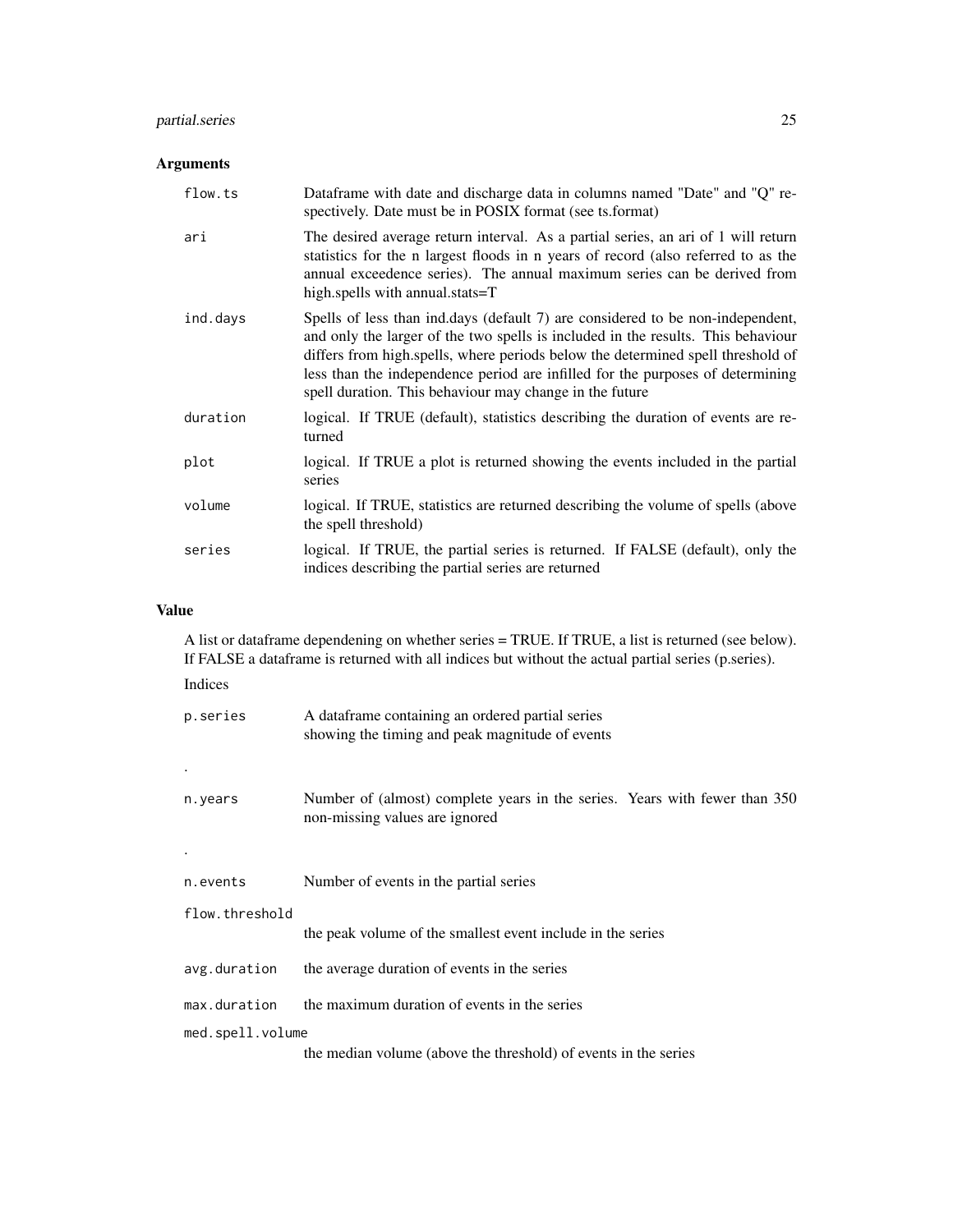<span id="page-25-0"></span>26 *recode* 

## Author(s)

Nick Bond <n.bond@latrobe.edu.au>

## Examples

```
data(Cooper)
Cooper<-ts.format(Cooper)
```
partial.series(Cooper,ari=2) partial.series(Cooper, ari=5, plot=TRUE, ind.days=2) partial.series(Cooper, ari=5, plot=TRUE, ind.days=10)

recode *recode*

## Description

Recodes values in a vector based on original and new values provided as two vectors.

## Usage

recode(x, oldvalue, newvalue)

## Arguments

| X        | A vector with values to be replaced.                           |
|----------|----------------------------------------------------------------|
| oldvalue | A vector of original values to be recoded.                     |
| newvalue | A vector of replacement values of the same length as oldvalue. |

## Value

A vector of same length as input.

## Author(s)

Nick Bond <n.bond@latrobe.edu.au>

## Examples

```
x<-seq(1:10)
recode(x, c(1,5,10), c(-1,-5,-10))
```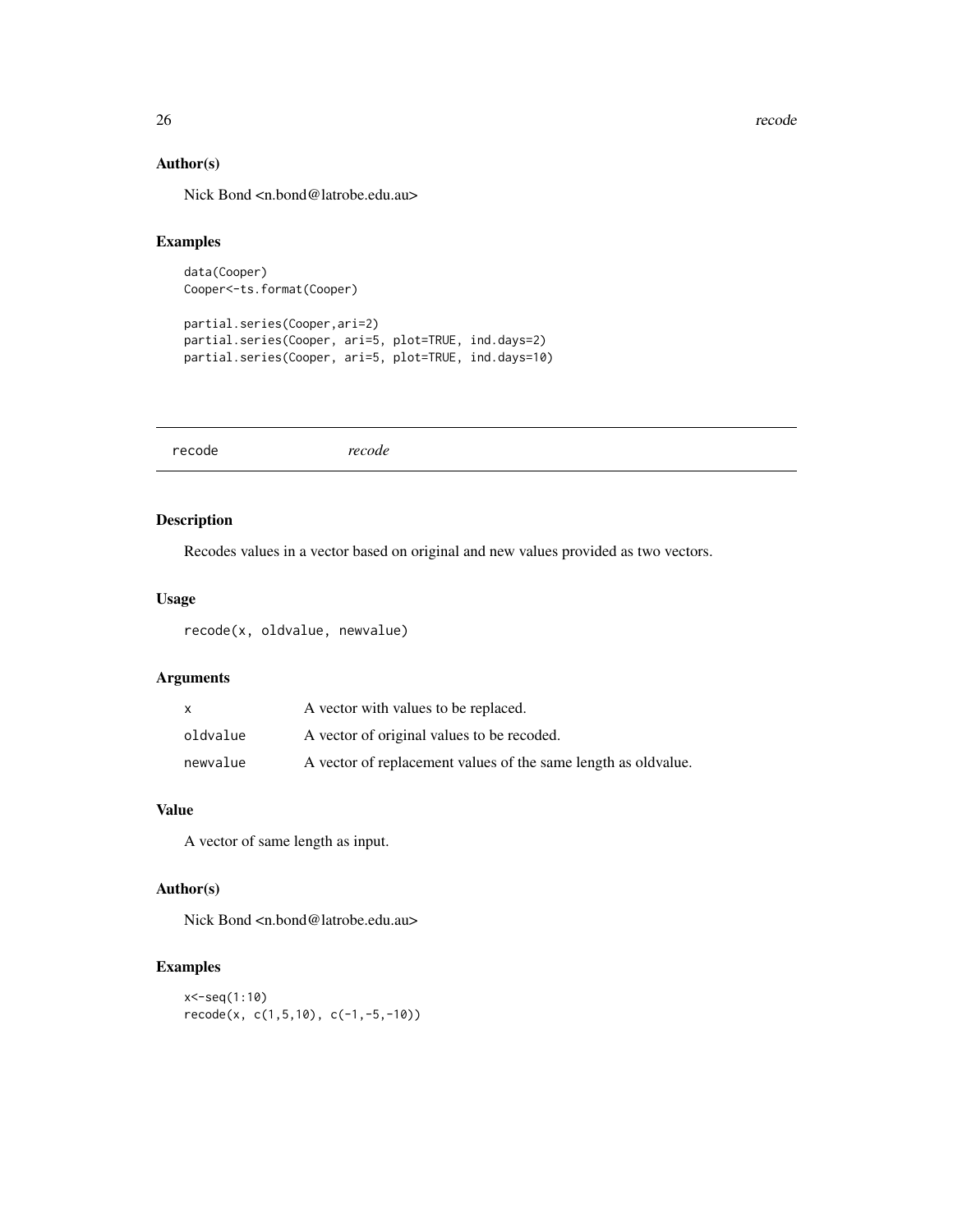<span id="page-26-0"></span>

### Description

Returns statistics decribing seasonal variation in runoff.

## Usage

seasonality(flow.ts, monthly.range = FALSE)

## Arguments

| flow.ts       | Dataframe with date and discharge data in columns named "Date" and "O" re-<br>spectively. Date must be in POSIX format (see ts. format). Missing values are<br>ignored.                                                                                                                                                                                                                                    |
|---------------|------------------------------------------------------------------------------------------------------------------------------------------------------------------------------------------------------------------------------------------------------------------------------------------------------------------------------------------------------------------------------------------------------------|
| monthly.range | logical. If FALSE (default), the function returns the percentage of runoff oc-<br>curring during the average driest 6 month period (as defined across all years).<br>If true, additional statistics describing cumulative average monthly flows, the<br>range between the runoff in the wettest and driest months, and the average num-<br>ber of months between the wettest and driest periods of runoff. |

## Value

If monthly.range=FALSE (default) the function returns a dataframe with one column with the percentage of annual runoff delivered during the average driest 6 month period.

If monthly.range=TRUE, the function returns a list with the following elements:

| seasonality         | The percentage of annual runoff delivered during the driest 6 months   |
|---------------------|------------------------------------------------------------------------|
|                     | monthly.means Average flow in each month of the year                   |
| avg.ann.month.range |                                                                        |
|                     | Average difference between the monthly minimum and maximum             |
| max.min.time.dif    |                                                                        |
|                     | Average number of months between the highest and lowest monthly runoff |

Author(s)

Nick Bond <n.bond@latrobe.edu.au>

#### Examples

```
data(Cooper)
Cooper<-ts.format(Cooper)
```
seasonality(Cooper, monthly.range=TRUE)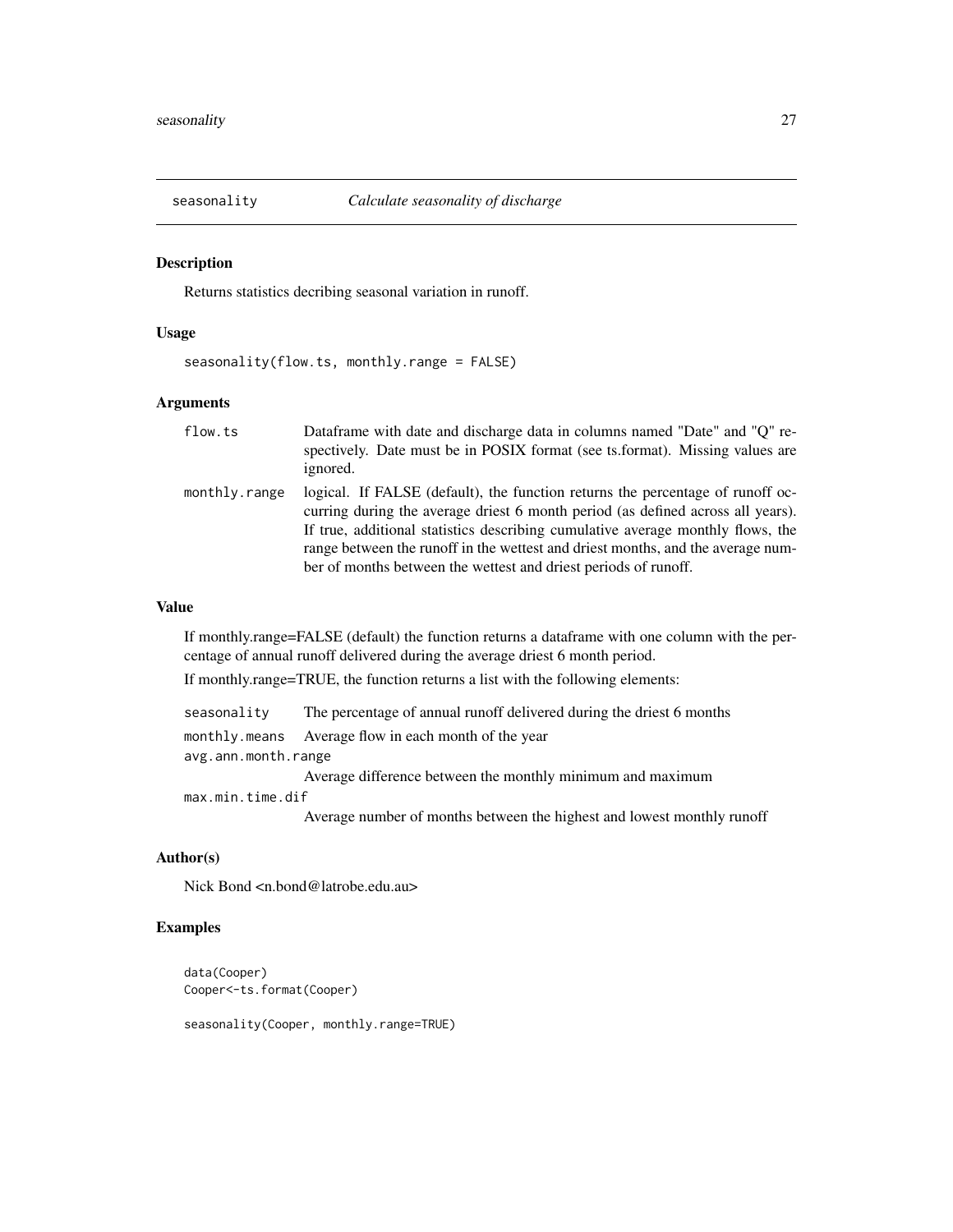<span id="page-27-1"></span><span id="page-27-0"></span>

## Description

Converts dates from class character (format dd/mm/yyyy or other as specified) into class POSIXct and renames columns for use with other functions in the hydrostats package.

#### Usage

ts.format(x, format="%d/%m/%Y", cols=c(1,2))

#### Arguments

| $\mathsf{x}$ | Dataframe including date and discharge data. Dates are assumed to be of class                                                                                                                             |
|--------------|-----------------------------------------------------------------------------------------------------------------------------------------------------------------------------------------------------------|
|              | character (see format). The columns containing date and discharge data are<br>required (defaults to renaming columns 1 and 2 to Date and Q respectively if no<br>other columns are specified (see cols)). |
| format       | Format of dates in existing data frame.                                                                                                                                                                   |
| cols         | A vector of column indices for the date and discharge data. Used to rename<br>columns.                                                                                                                    |

## Details

Default assumes the date is of class character and in the first column, with discharge in the second column of the data frame. These columns can be specified if the defaults are not appropriate. The date and discharge columns are renamed to 'Date' and 'Q' respectively. For more flexibility in formatting dates/times see the lubridate package.

## Value

A dataframe with the dates formatted as POSIXct and named columns Date and Q.

## Author(s)

Nick Bond <n.bond@latrobe.edu.au>

## Examples

```
data(Cooper)
Cooper<-ts.format(Cooper)
```